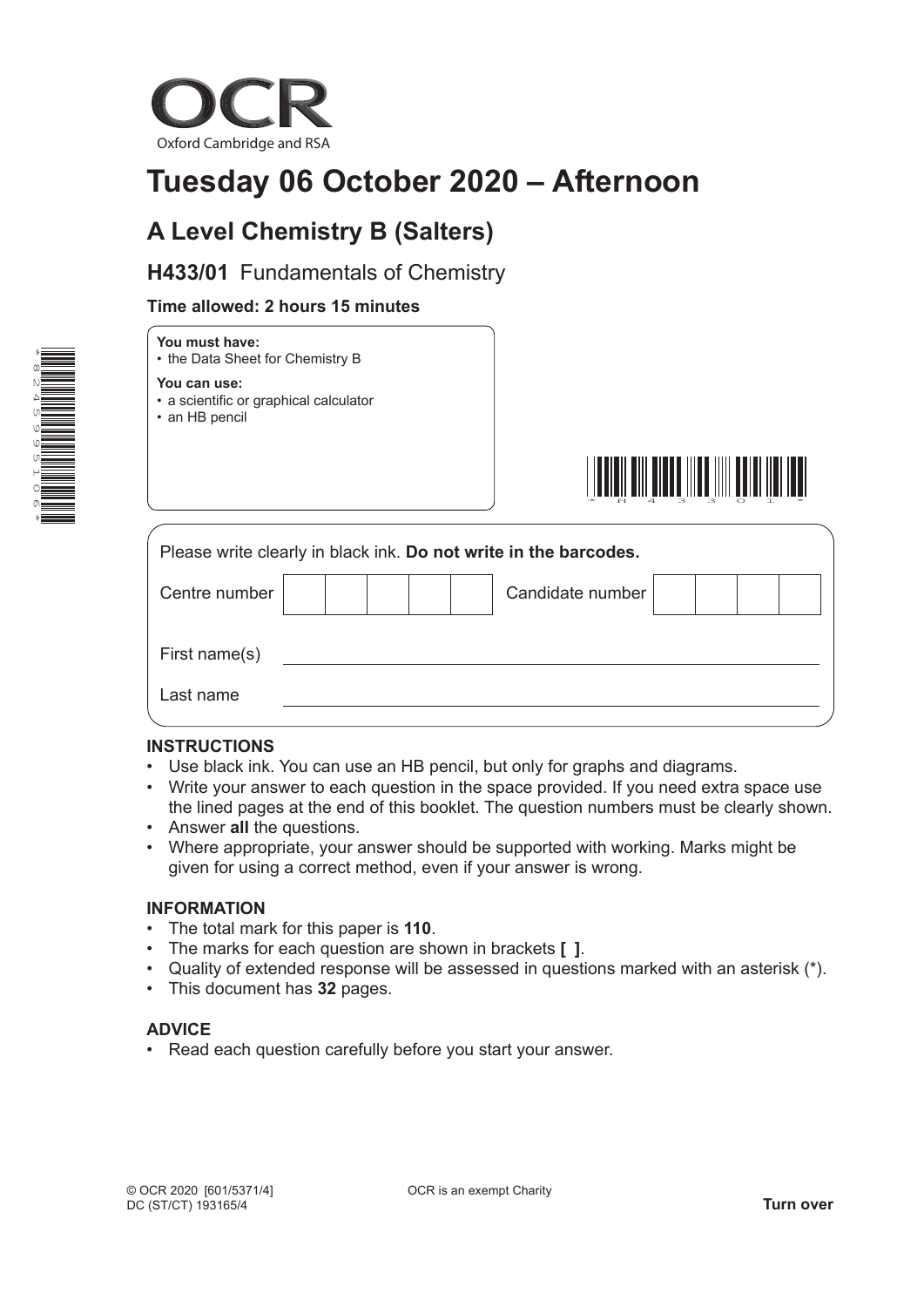## **SECTION A**

**2**

### **You should spend a maximum of 40 minutes on this section.**

Answer **all** the questions.

## **Write your answer to each question in the box provided.**

- **1** Which statement about electromagnetic radiation is correct?
	- **A** Infrared radiation has a shorter wavelength than visible light.
	- **B** The frequency of infrared radiation is higher than visible light.
	- **C** Infrared and ultraviolet radiation travel at the same speed.
	- **D** Visible light has a higher frequency than ultraviolet radiation.

Your answer **[1] [1] [1]** 



**2** The mass spectrum of a sample of an element is shown below.



What is the relative atomic mass of the element?

**A** 10.5

- **B** 10.8
- **C** 11.0
- **D** 13.3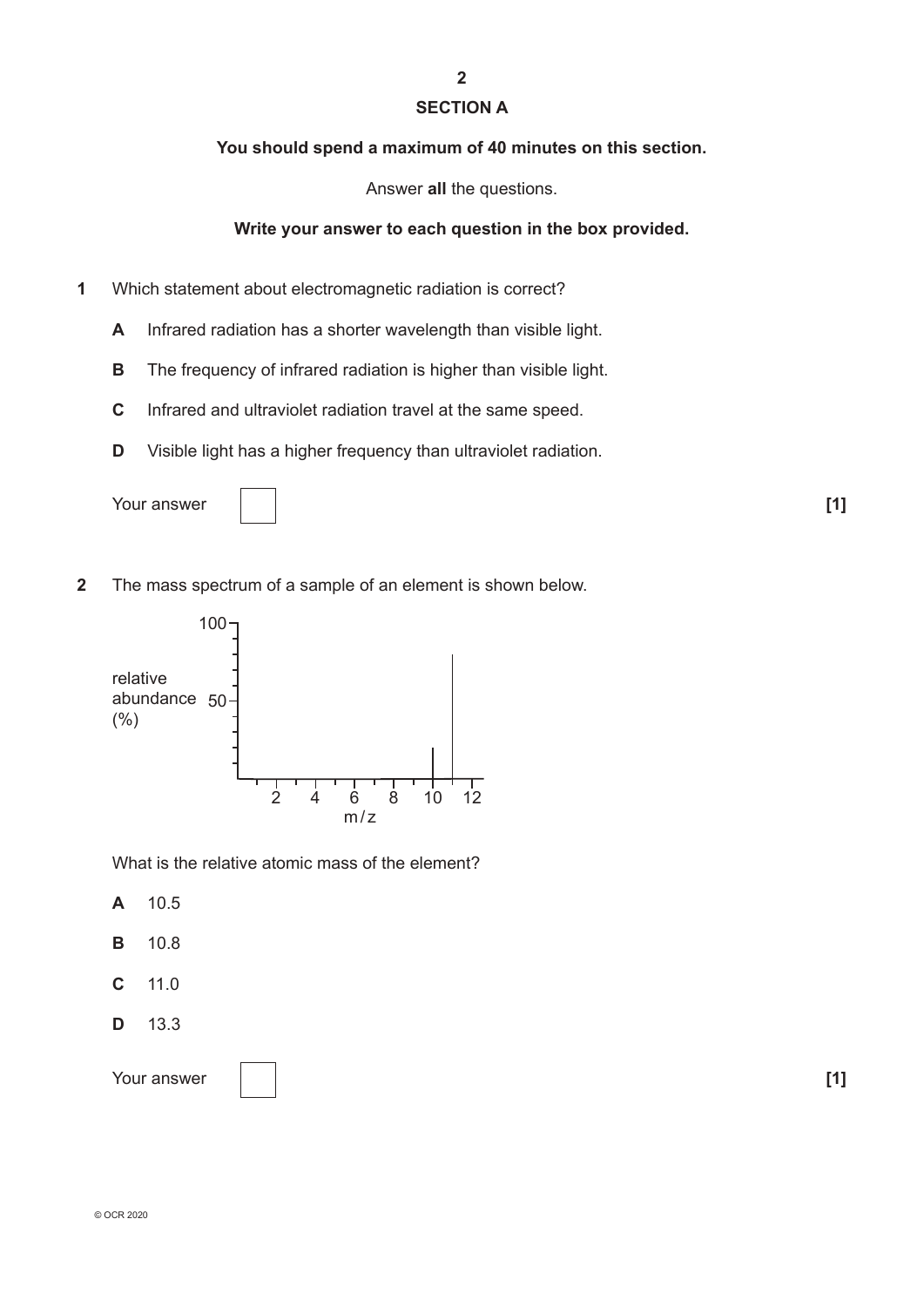- **3** What provided evidence of the atomic nucleus?
	- **A** Thomson's discovery that all elements contain electrons.
	- **B** Geiger and Marsden firing α-particles at gold leaf.
	- **C** The magnitude of successive ionisation energies.
	- **D** The lines on an atomic emission spectrum.



**4** Reversible reactions reach dynamic equilibrium.

What is correct about these equilibria?

- **A** They must be set up in a closed system.
- **B** The overall concentrations remain constant because molecules have stopped reacting.
- **C** The rates of the forward and reverse reactions are zero.
- **D** The position of equilibrium is always independent of temperature.

Your answer **[1]**

- **5** What is the functional group in  $C_6H_5COCH_3$ ?
	- **A** Aldehyde
	- **B** Carboxylic acid
	- **C** Ester
	- **D** Ketone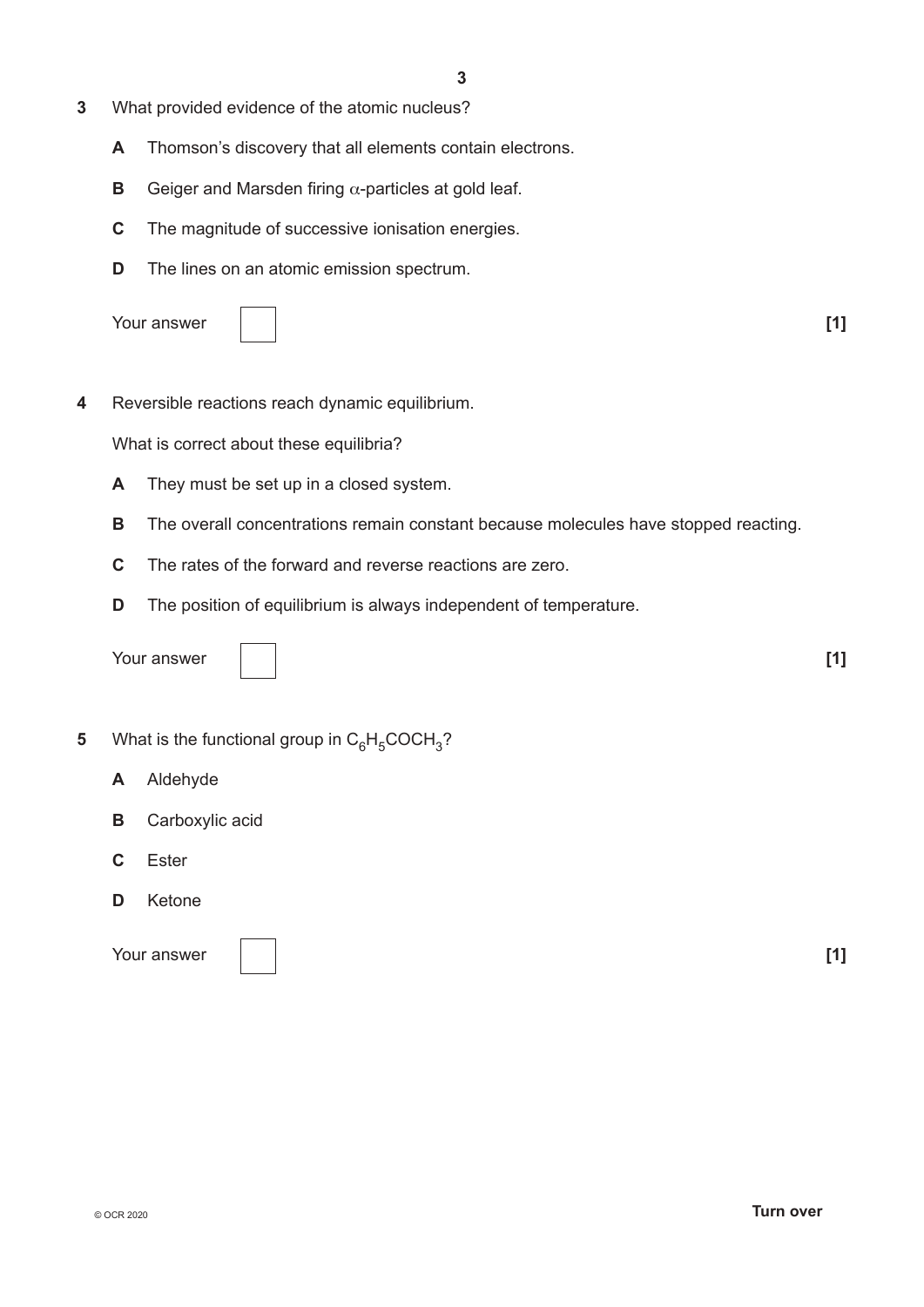**6** Which row shows the correct pollutants produced when burning the fuel?

|   | Fuel             | <b>Sulfur</b><br>dioxide | Carbon<br>monoxide | <b>Particulates</b> | <b>Oxides of</b><br>nitrogen |
|---|------------------|--------------------------|--------------------|---------------------|------------------------------|
| A | <b>Biodiesel</b> |                          |                    |                     |                              |
| В | Ethanol          |                          |                    |                     |                              |
| C | Hydrogen         |                          |                    |                     |                              |
| D | Petrol           |                          |                    |                     |                              |

Your answer **[1] [1] [1]** 

- **7** What causes an enhanced greenhouse effect?
	- **A** Less ozone in the ozone layer
	- **B** Less UV from the Sun
	- **C** More methane in the troposphere
	- **D** More ozone in the troposphere

Your answer **[1] [1]** 

| $\overline{\phantom{a}}$ |  |  |  |
|--------------------------|--|--|--|
|                          |  |  |  |
|                          |  |  |  |
|                          |  |  |  |
|                          |  |  |  |
|                          |  |  |  |
|                          |  |  |  |
|                          |  |  |  |
|                          |  |  |  |
|                          |  |  |  |

- **8** Which ion would have a coloured chloride?
	- $A$  Cu<sup>+</sup>
	- $B$  Sc<sup>3+</sup>
	- $C = Ti^{3+}$
	- $D$  Zn<sup>2+</sup>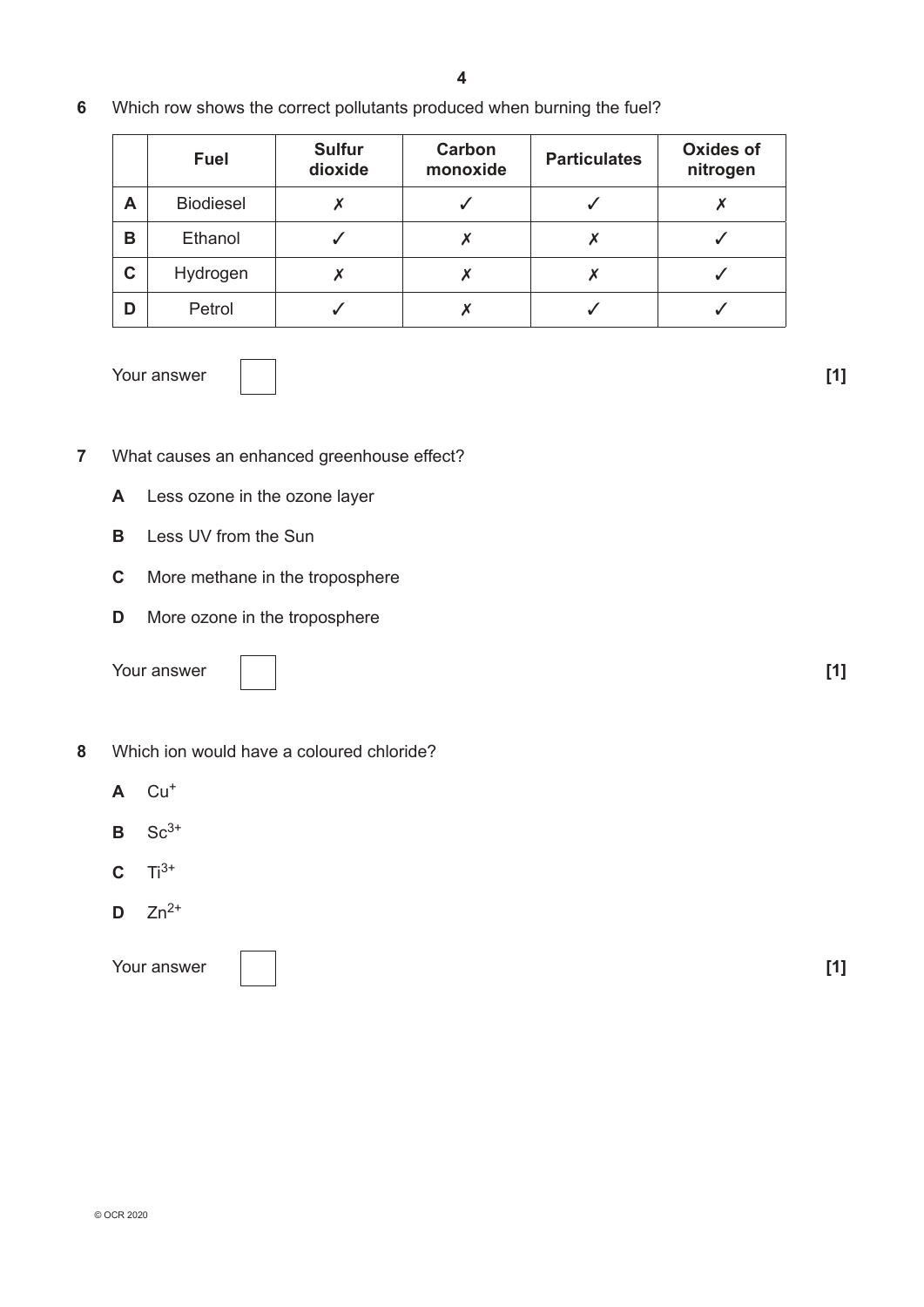**5**

- **9** Which statement about gas-liquid chromatography is correct?
	- **A** The column consists of a low boiling liquid on a porous support.
	- **B** The compound with the longest retention time comes out first.
	- **C** The emerging compounds can be detected by mass spectrometry.
	- **D** The sample does not need a carrier gas.

|  | Your answer |
|--|-------------|
|--|-------------|

| Your answer |  | - - - |
|-------------|--|-------|
|-------------|--|-------|

- **10** Which equation could represent a fusion reaction in the Sun?
	- $A$ <sup>1</sup>H + <sup>1</sup>H  $\rightarrow$  <sup>2</sup>H
	- **B**  ${}^{2}H + {}^{1}H \rightarrow {}^{3}H$
	- **C**  ${}^{3}H + {}^{2}H \rightarrow {}^{4}He + {}^{1}H$
	- **D** <sup>3</sup>He + <sup>3</sup>He  $\rightarrow$  <sup>4</sup>He + 2<sup>1</sup>H



- **11** Which compound has the lowest boiling point?
	- **A** CH<sub>3</sub>CH<sub>2</sub>CH<sub>2</sub>CH<sub>2</sub>Cl
	- **B** CH<sub>3</sub>CH<sub>2</sub>CH<sub>2</sub>CH<sub>2</sub>OH
	- $C$   $(CH_3)_3COH$
	- $D$  (CH<sub>3</sub>)<sub>2</sub>CHCH<sub>2</sub>C*l*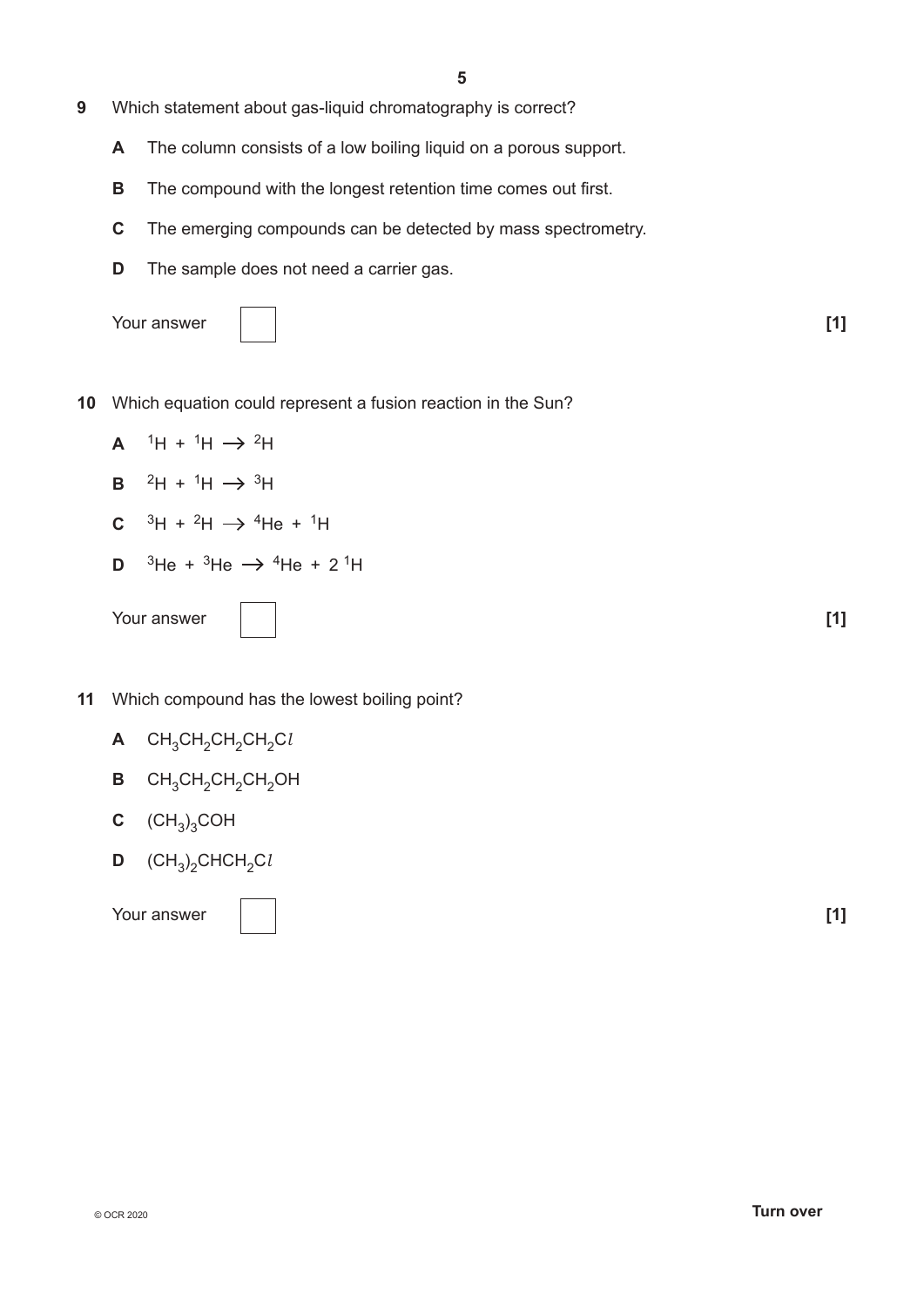- **12** Which reaction involves heterolytic fission of halogen molecules?
	- **A** The formation of chlorine radicals from chlorine molecules.
	- **B** The electrophilic substitution of chlorine with alkenes.
	- **C** The substitution reaction of halogens with alkanes.
	- **D** The reaction of hydrogen bromide with alkenes.
	- Your answer **[1]**

**13** What happens when the compound shown is distilled with acidified potassium dichromate(VI)?



- **A** No new product is formed.
- **B** An aldehyde is formed.
- **C** A ketone is formed.
- **D** A carboxylic acid is formed.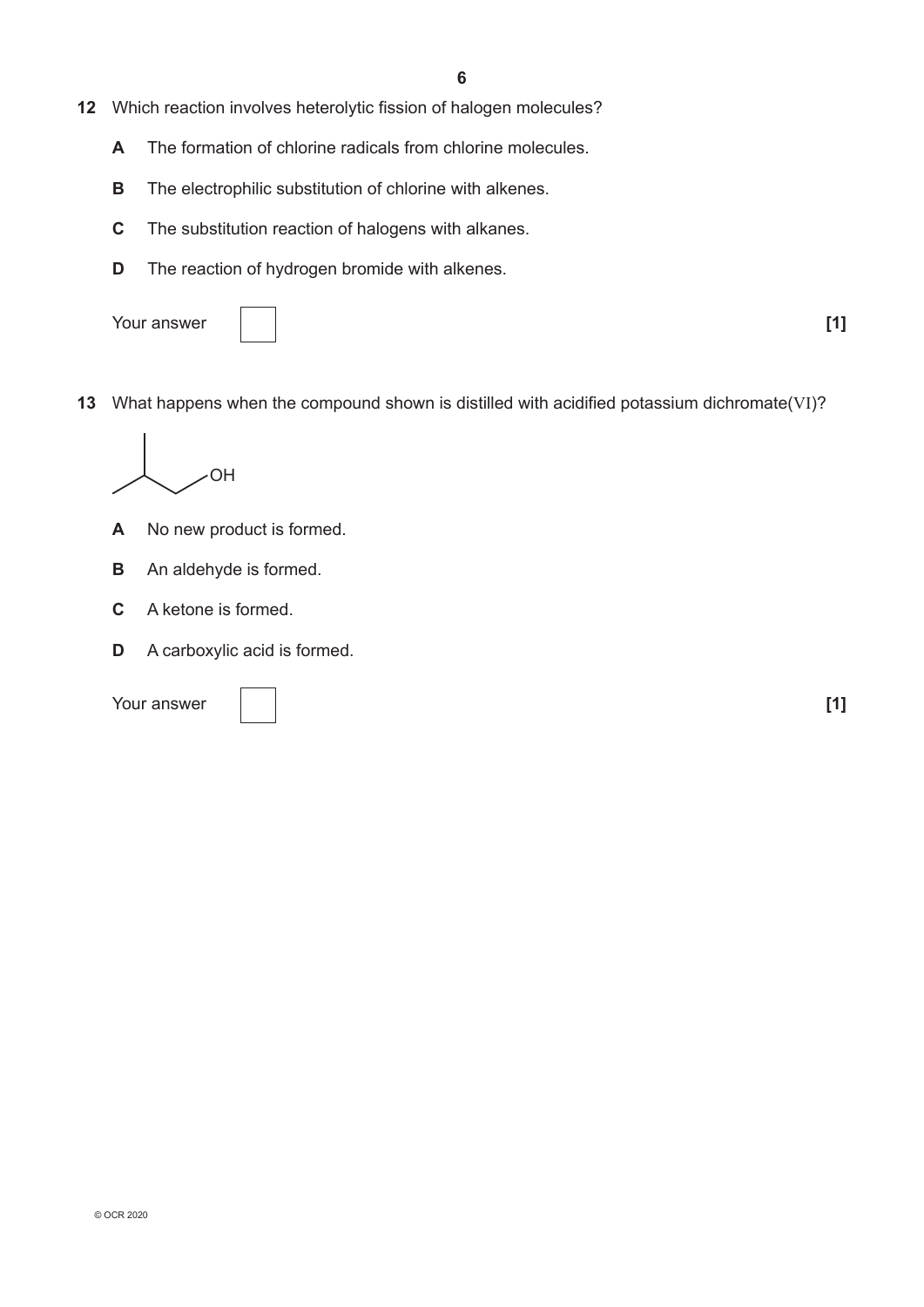**14 X** is an iron nail partially covered in zinc. **Y** is a plain iron nail.



Which statement about rusting is correct?

- **A X** will rust at the same rate as **Y** as it is not fully covered.
- **B Y** will rust faster than **X**, which is protected by the zinc.
- **C X** will rust faster than **Y** since zinc is more reactive than iron.
- **D Y** will rust faster than **X** if copper replaces the zinc around **X**.

| Your answer |  | . |
|-------------|--|---|
|-------------|--|---|



**15** Which statement about an enzyme reaction is correct?

- **A** Enzymes only work over a narrow range of pH values.
- **B** Enzymes only work over a 10°C range of temperature.
- **C** The reaction is always zero order with respect to the enzyme.
- **D** The reaction is always zero order with respect to the substrate.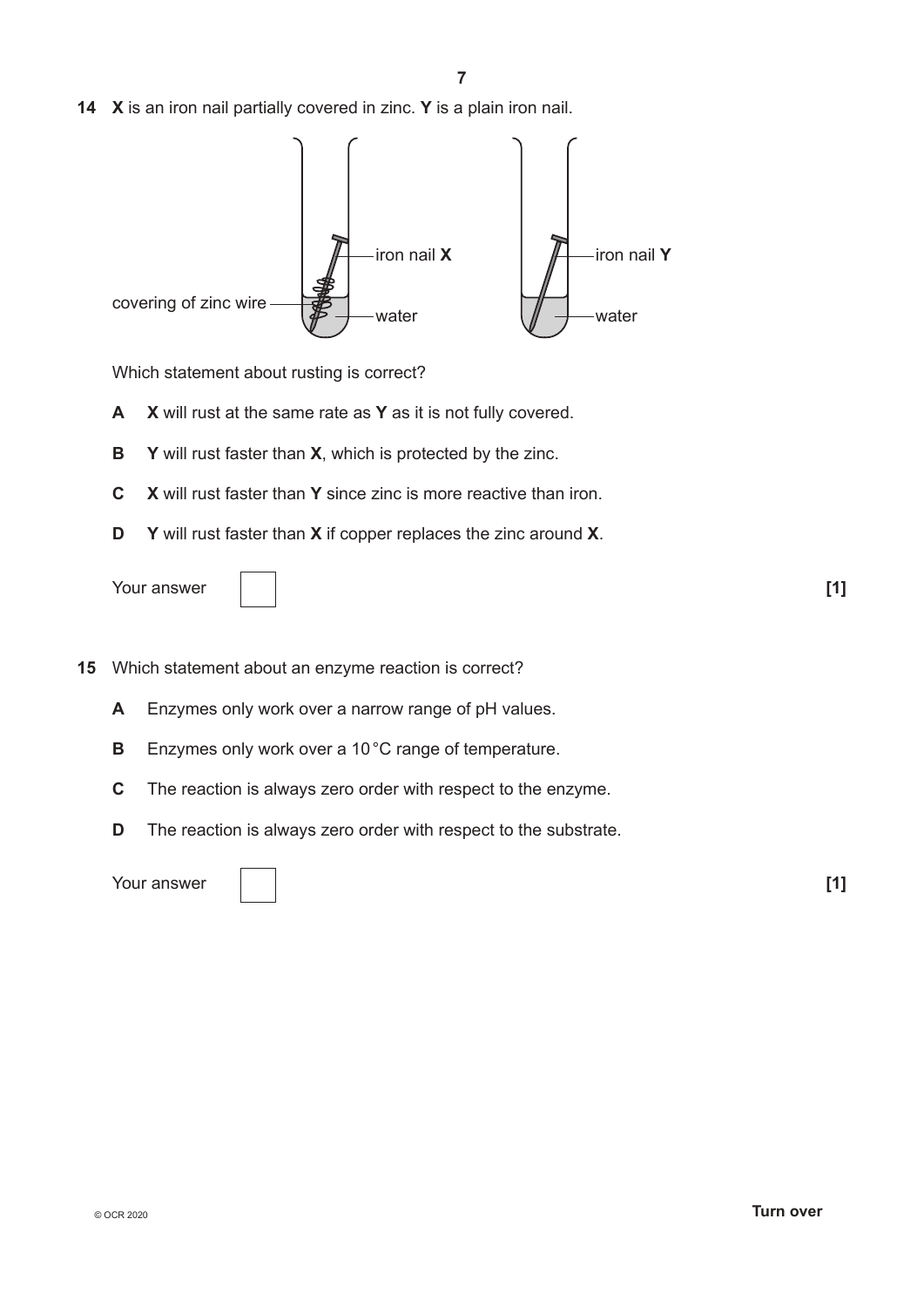**16** Manganate(VII) and iron(II) ions react as shown.

 $\text{MnO}_4^-$  + 5Fe<sup>2+</sup> + 8H<sup>+</sup>  $\rightarrow$  Mn<sup>2+</sup> + 5Fe<sup>3+</sup> + 4H<sub>2</sub>O What volume, in cm<sup>3</sup>, of 0.10 mol dm<sup>−3</sup> Fe<sup>2+</sup> will react with 25 cm<sup>3</sup> of 0.050 mol dm<sup>−3</sup> MnO<sub>4</sub><sup>−?</sup>

- **A** 2.5 **B** 12.5 **C** 62.5 **D** 125 Your answer **[1]**
- **17** What is the pH of a 0.005moldm−3 solution of NaOH?
	- **A** 1.3 **B** 2.3 **C** 11.7 **D** 12.7
- **18** Insulin is a protein consisting of two chains. Parts of both chains are helical. The two chains are held together by covalent bonds.

Which statement about insulin is correct?

- **A** The covalent bonds holding the chains together are –S–S– bonds.
- **B** The overall folding of the helical parts and the other parts of the molecule is called its secondary structure.

Your answer **[1]**

- **C** The helical parts are held in shape by peptide links.
- **D** The helical parts are the primary structure.

| Your answer |  | . |
|-------------|--|---|
|             |  |   |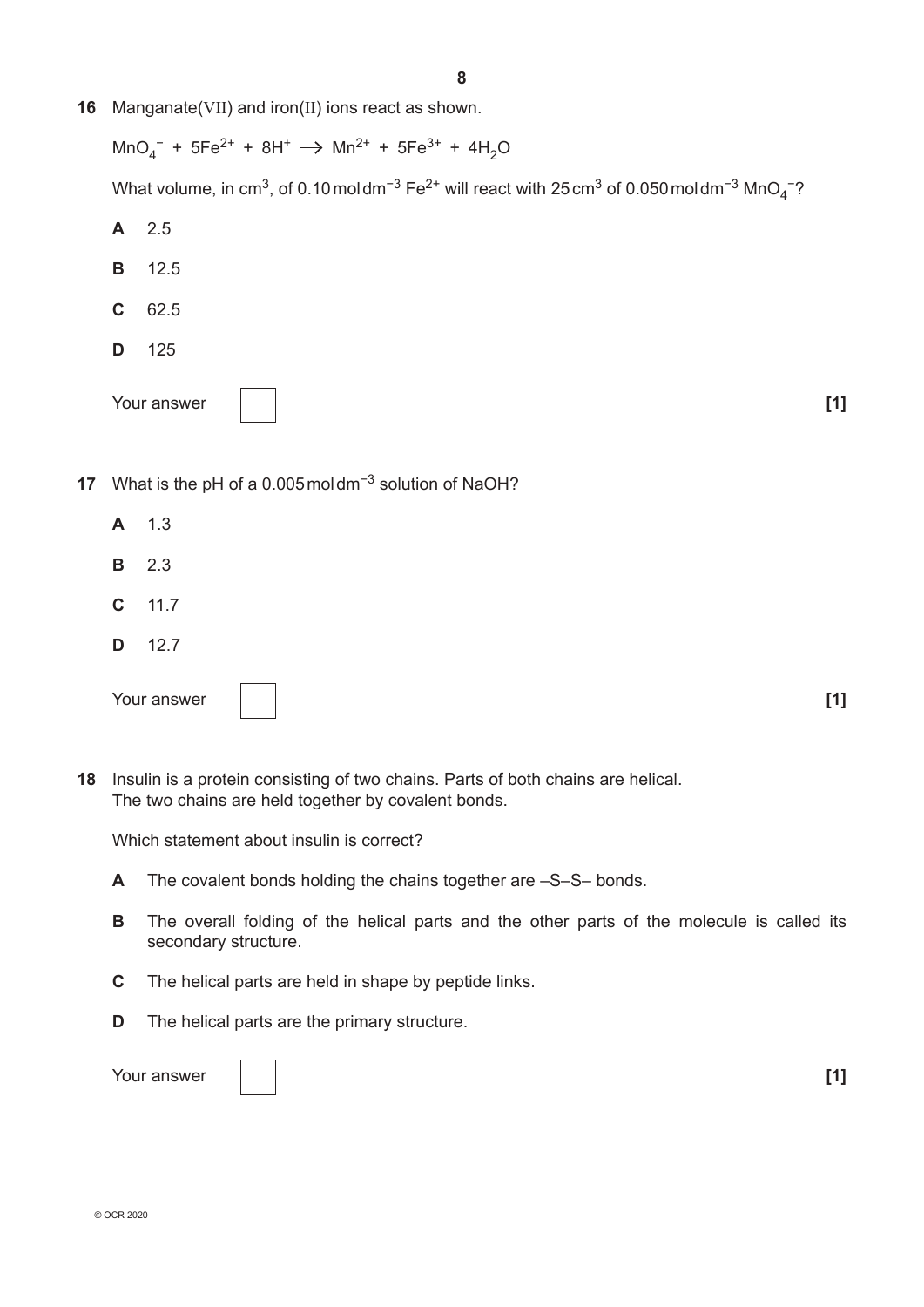**19** A solution of lead nitrate is added to sodium sulfate and potassium iodide solutions.

What is observed?

|    | <b>Observation with:</b>                  |                    |  |  |  |  |  |
|----|-------------------------------------------|--------------------|--|--|--|--|--|
|    | Potassium iodide<br><b>Sodium sulfate</b> |                    |  |  |  |  |  |
| A  | Yellow precipitate                        | White precipitate  |  |  |  |  |  |
| в  | No precipitate                            | White precipitate  |  |  |  |  |  |
| C. | White precipitate                         | Yellow precipitate |  |  |  |  |  |
|    | White precipitate                         | No precipitate     |  |  |  |  |  |

Your answer **[1] [1]** 

**20** Electromagnetic radiation with frequency 8.34  $\times$  10<sup>14</sup> Hz breaks a bond.

What is the bond enthalpy of the bond in kJmol<sup>-1</sup>?

- $A = 1.44 \times 10^{-7}$
- **B** 0.111
- **C** 333
- **D** 902

| Your answer |  | - - - |
|-------------|--|-------|
|-------------|--|-------|

**21** A student plots ln*k* (y-axis) against 1/*T* (in K−1) for a reaction. The student gets a straight line graph that corresponds to the Arrhenius equation:

ln *k* = −*E*a/*RT* + ln*A*

Which statement is correct?

- **A** The intercept on the x-axis is ln*A*.
- **B** The intercept on the y-axis is ln*A*.
- **C** The slope is  $E_a$ .
- **D** The slope is  $E_a/R$ .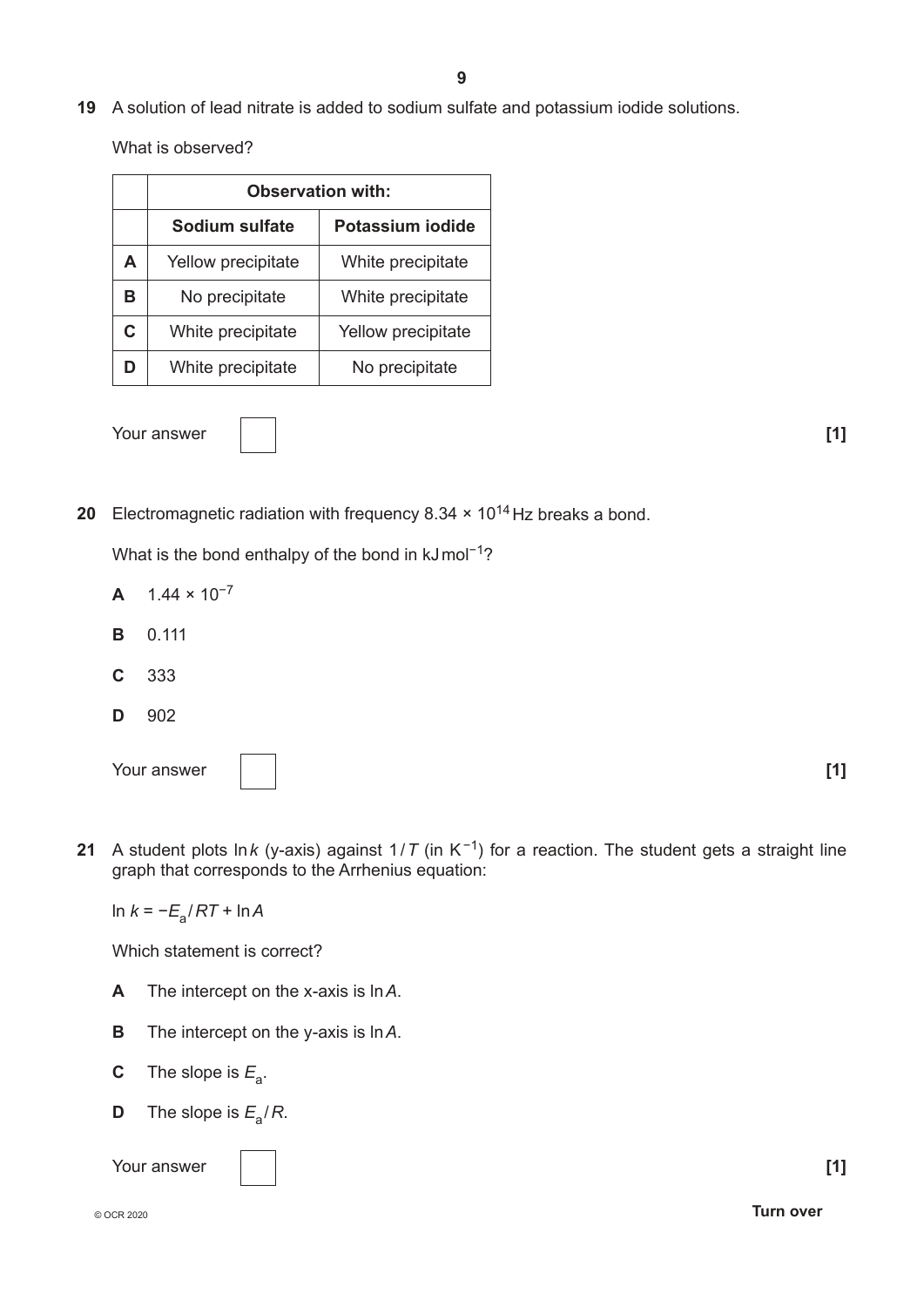**22** Which esterification reaction is correct?

$$
\mathbf{A} \quad (\text{CH}_3\text{CO})_2\text{O} + \text{C}_2\text{H}_5\text{OH} \rightarrow \text{CH}_3\text{COOC}_2\text{H}_5 + \text{CH}_3\text{COOH}
$$

- **B**  $(CH_3CO)_2O + 2CH_3OH \rightarrow 2CH_3COOCH_3$
- **C** CH<sub>3</sub>COOH + C<sub>6</sub>H<sub>5</sub>OH  $\rightarrow$  CH<sub>3</sub>COOC<sub>6</sub>H<sub>5</sub> + H<sub>2</sub>O
- **D** CH<sub>3</sub>COC*l* + C<sub>2</sub>H<sub>5</sub>OH  $\rightarrow$  C<sub>2</sub>H<sub>5</sub>COOCH<sub>3</sub> + HC*l*

Your answer **[1] [1]** 



## **23** Which formula has the correct systematic name?

|   | Formula                              | <b>Name</b>         |
|---|--------------------------------------|---------------------|
| А | $C_2H_5COCl$                         | propyl chloride     |
| В | HOCH <sub>2</sub> CH <sub>2</sub> OH | ethylene glycol     |
| C | CH <sub>3</sub> CH <sub>2</sub> CHO  | propan-1-al         |
|   | $(CH_3CH_2CO)_2O$                    | propanoic anhydride |

Your answer **[1] [1]** 

**24**  $\,$  CO and N $_{2}$  both have  $M_{\rm r}$  values of 28.

What is the reason that CO and N<sub>2</sub> can be distinguished by **high-resolution** mass spectrometry?

- **A** CO has a dipole, unlike  $N_2$ .
- **B** CO is more reactive than  $N_2$ .
- **C** The values of their M<sup>+</sup> peaks would be different.
- **D** CO and N<sub>2</sub> would give different fragments.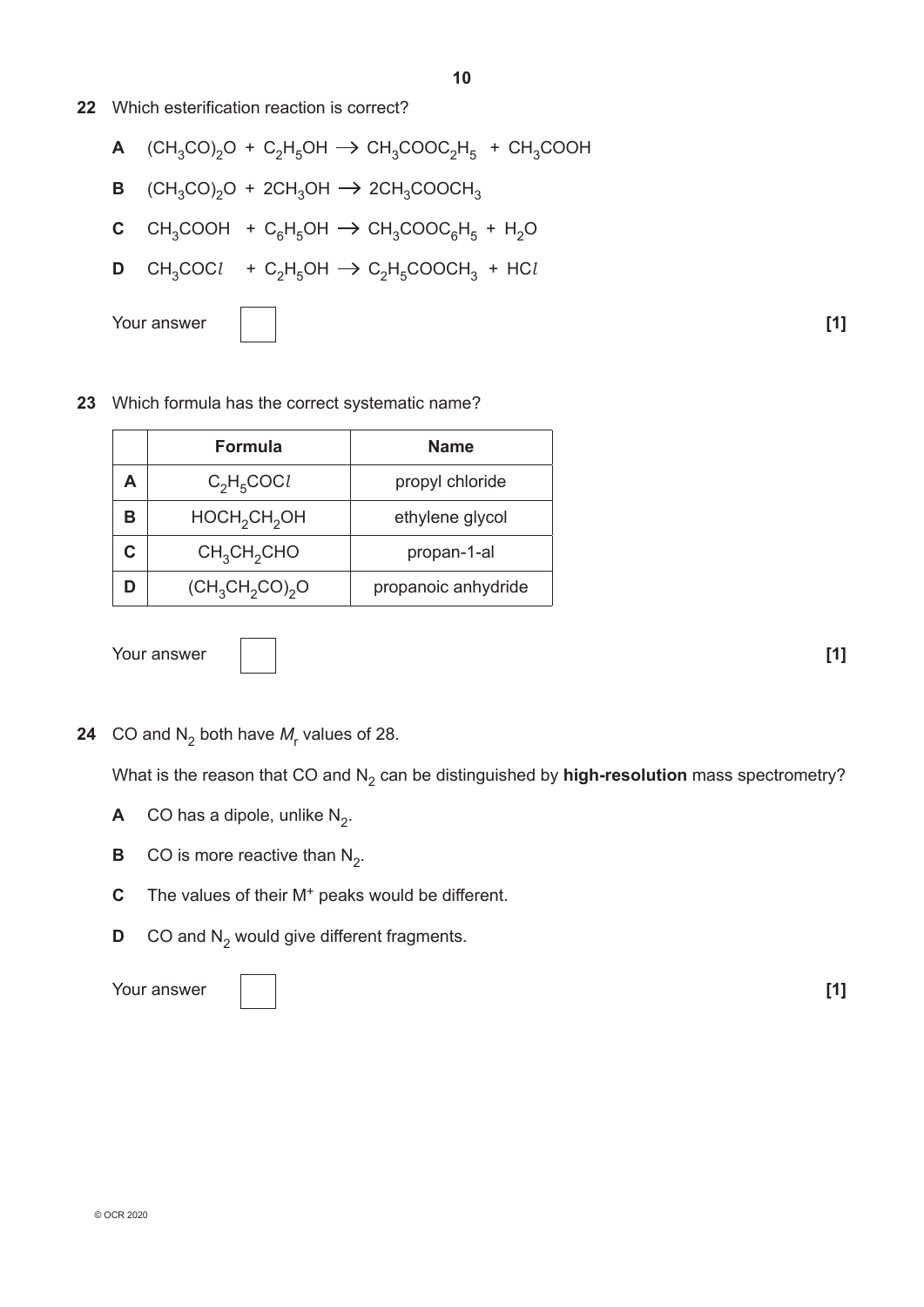**25** Mg<sup>2+</sup> has a higher charge density than  $Ca^{2+}$ .

Which statement is correct?

- **A** MgCO<sub>3</sub> is more thermally stable than  $CaCO<sub>3</sub>$ .
- **B** The Mg<sup>2+</sup> ion has a less exothermic enthalpy change of hydration than that of  $Ca^{2+}$ .
- **C** The ionic radius of Mg<sup>2+</sup> is greater than that of  $Ca^{2+}$ .
- **D** The lattice enthalpy of MgC $l_2$  is more exothermic than that of CaC $l_2$ .

Your answer **[1] [1]** 



- **A** 3 **B** 5 **C** 6 **D** 9 Your answer **[1] [1]**
- **27** 100 cm<sup>3</sup> 0.75 mol dm<sup>−3</sup> hydrochloric acid is added to 2.5 g calcium carbonate (M<sub>r</sub> = 100).

 $2HCl + CaCO<sub>3</sub> \rightarrow CaCl<sub>2</sub> + CO<sub>2</sub> + H<sub>2</sub>$ 

What volume of  $CO<sub>2</sub>$ , in cm<sup>3</sup>, is produced at RTP?

- **A** 600
- **B** 900
- **C** 1800
- **D** 3600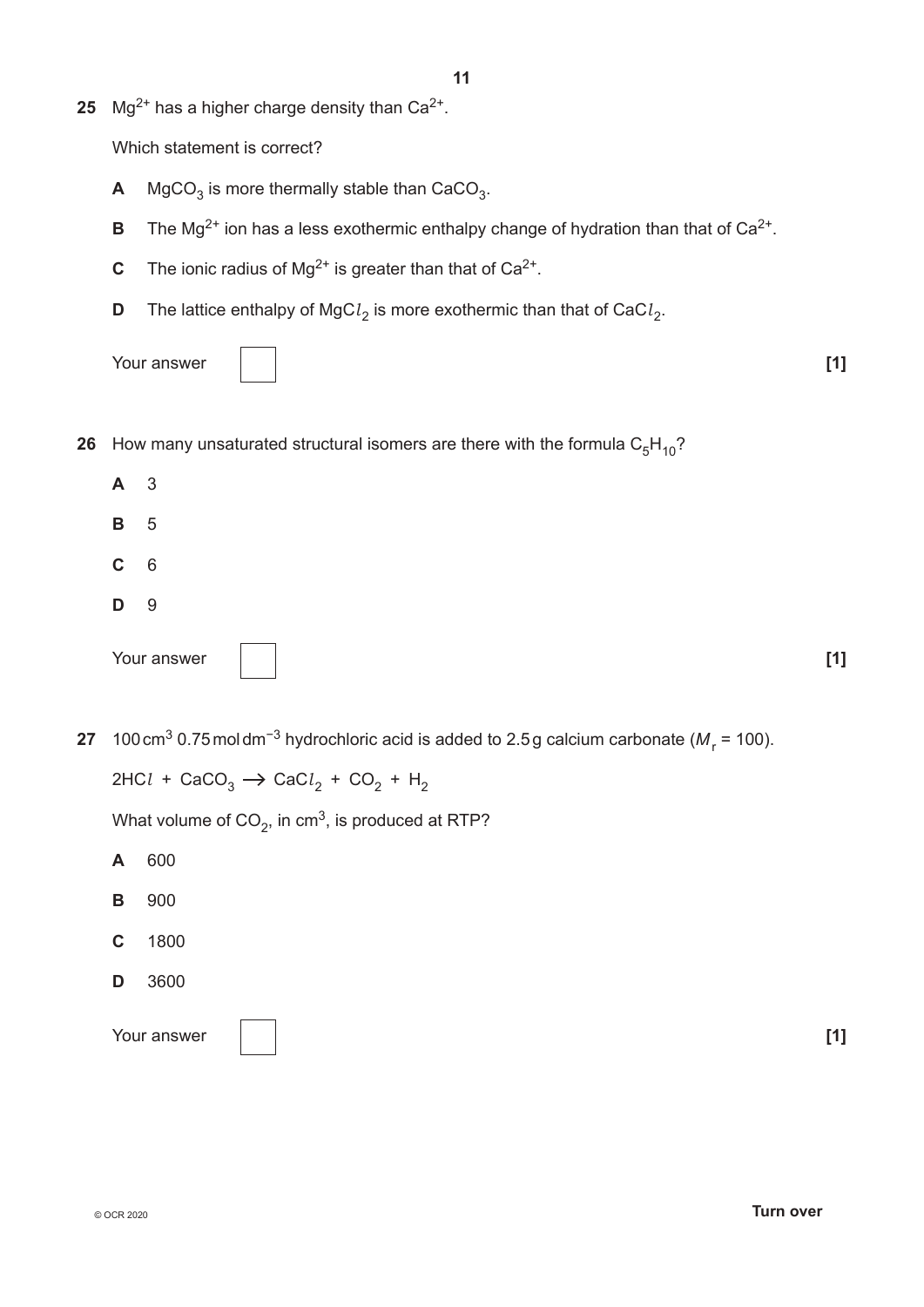**28** A manufacturer is producing a medicine.

The manufacturer considers the following ways of improving the process.

- **1** Raising the temperature to get the product more quickly.
- **2** Using a catalyst to get the product more quickly.
- **3** Reducing the number of steps in the process.

Which of these will result in a 'greener' process?

- **A** 1, 2 and 3
- **B** Only 1 and 2
- **C** Only 2 and 3
- **D** Only 1

Your answer **[1] [1]** 

- **29** Which compound(s) can be made from benzene in one step?
	- 1  $C_6H_5Cl$
	- **2**  $C_6H_5NO_2$
	- **3**  $C_6H_5NH_2$
	- **A** 1, 2 and 3
	- **B** Only 1 and 2
	- **C** Only 2 and 3
	- **D** Only 1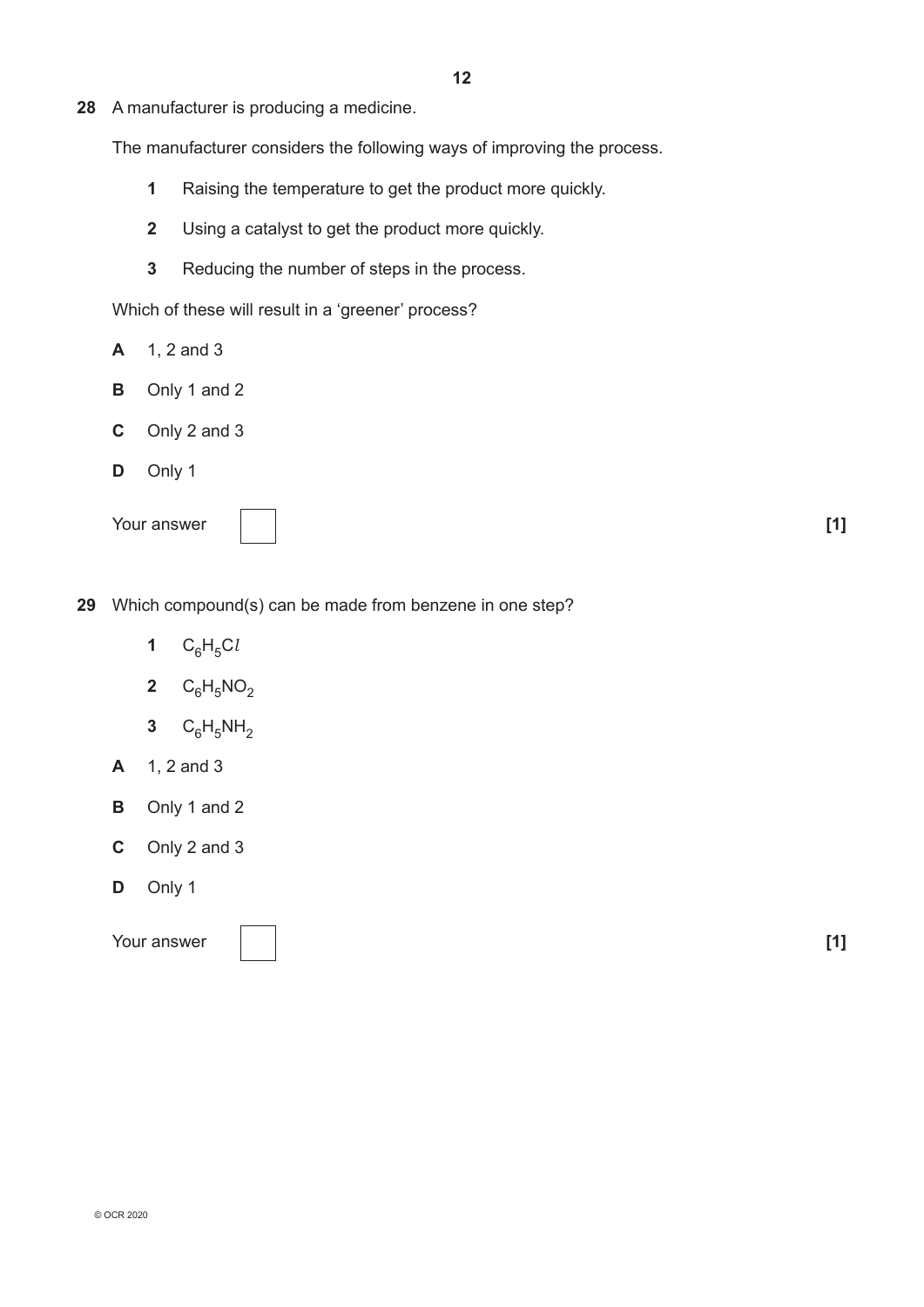**30** Benzene can be represented as structure **V** or as structure **W** as shown below.



## **structure V structure W**

Which of the following statement(s) is/are evidence for structure **V** rather than structure **W**?

- **1** The carbon carbon bond lengths are all the same in benzene.
- **2** The bond angles are all the same in benzene.
- **3** The enthalpy change of hydrogenation of benzene is three times that of cyclohexene.
- **A** 1, 2 and 3
- **B** Only 1 and 2
- **C** Only 2 and 3
- **D** Only 1

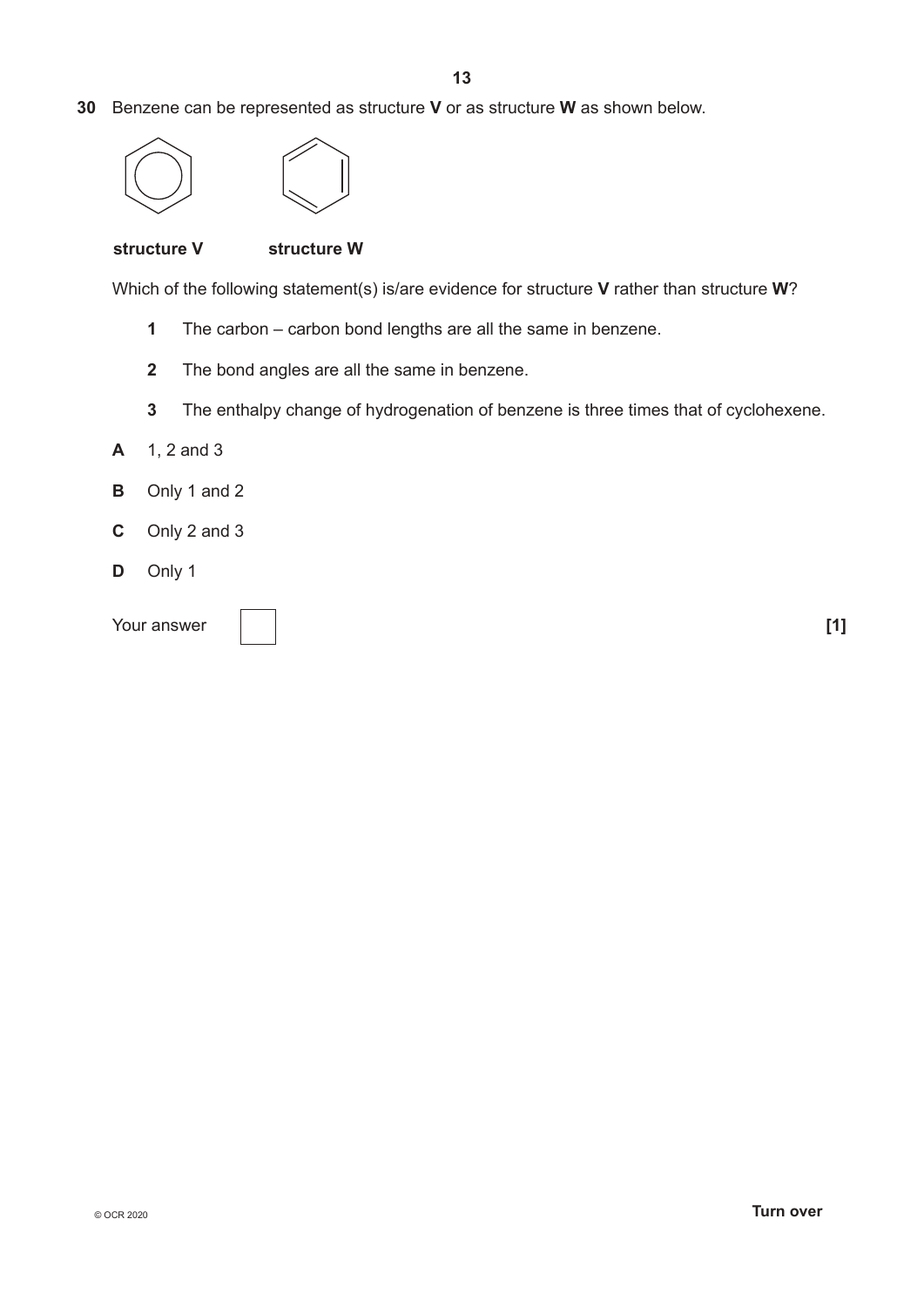## **14 SECTION B**

#### Answer **all** the questions.

- **31** One of the components of diesel fuel for cars is cetane,  $C_{16}H_{34}$ .
	- **(a)** Write the equation for the complete combustion of cetane.

- **(b)** Diesel vehicles are fitted with two-way catalytic convertors containing platinum, palladium and aluminium oxide. These catalyse the oxidation of hydrocarbons and carbon monoxide to carbon dioxide and water.
	- **(i)** State the **type** of catalysis in the catalytic convertor.

Explain your answer.

Type of catalysis ................................................................................................................ Explanation .......................................................................................................................

...................................................................................................................................... **[2]**

 **(ii)** How does the catalyst speed up the reaction?

........................................................................................................................................... ...................................................................................................................................... **[1]**

**(c)** There is a high air concentration in the air-fuel mix of diesel engines. This makes the formation of oxides of nitrogen more likely. The catalyst is not effective at removing oxides of nitrogen.

One oxide of nitrogen formed is nitrogen oxide,  $NO(g)$ , which oxidises in air to form  $NO<sub>2</sub>(g)$ .

 **(i)** State the appearance of NO and describe what is seen as it comes out of the exhaust pipe of a car.

........................................................................................................................................... ...................................................................................................................................... **[2]**

 **(ii)** Write an equation for the formation of NO in the engine.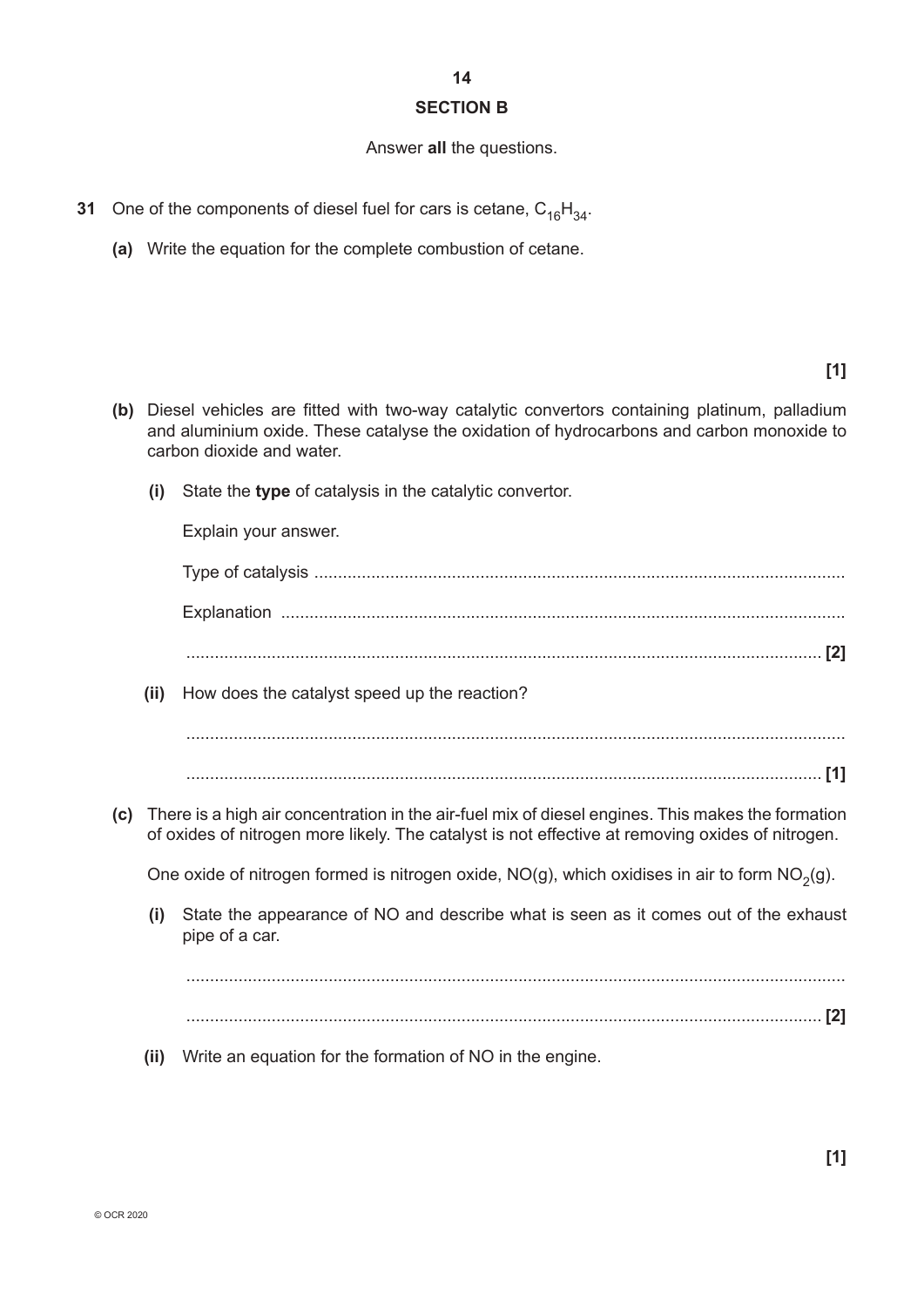**(d)** Urea,  $(NH_2)_2$ CO, is used in the exhaust system to remove oxides of nitrogen. The urea reacts in the exhaust system as shown in **equation 31.1**.

$$
H_2O + (NH_2)_2CO \rightleftharpoons 2NH_3 + CO_2 \Delta H = +113 \text{ kJ} \text{mol}^{-1}
$$
 \tEquation 31.1

 **(i)** The forward reaction in **equation 31.1** is only feasible above a certain temperature.

Use the entropy values in the table to calculate this temperature.

| <b>Substance</b> | Entropy, $S/J$ mol <sup>-1</sup> K <sup>-1</sup> |
|------------------|--------------------------------------------------|
| H <sub>2</sub> O | $+69.9$                                          |
| $(NH_2)_2CO$     | $+173.9$                                         |
| NH <sub>3</sub>  | $+192.3$                                         |
| CO <sub>2</sub>  | $+213.6$                                         |

temperature = ...................................................... K **[3]**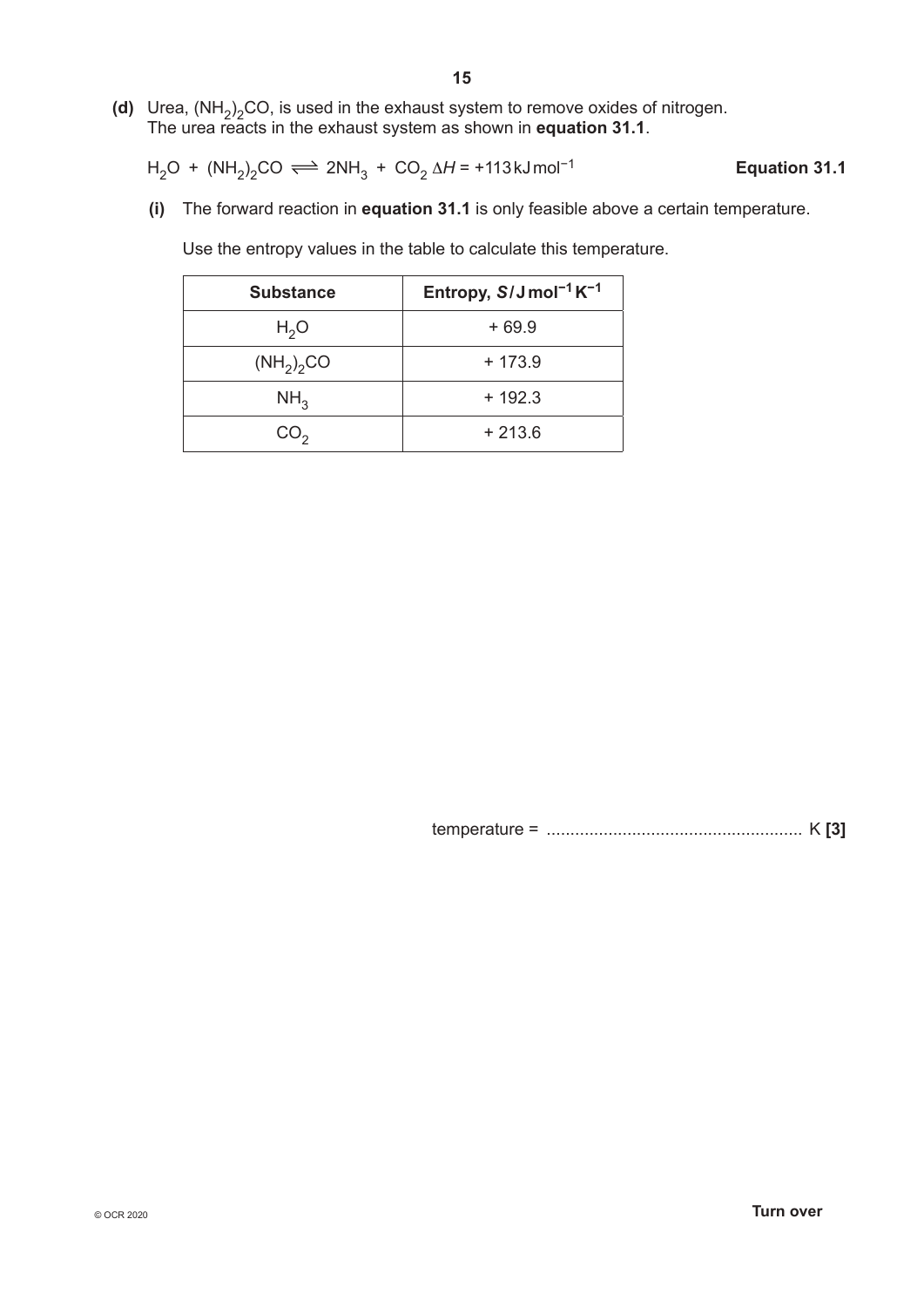Equation 31.1 is repeated again below.

$$
H_2O + (NH_2)_2CO \rightleftharpoons 2NH_3 + CO_2 \Delta H = +113 \text{ kJ} \text{mol}^{-1}
$$
 \tEquation 31.1

(ii) The ammonia produced in equation 31.1 reacts with oxygen and NO in the presence of a catalyst. Water and nitrogen are formed.

Construct the equation for this reaction.

 $[1]$ 

(e) It has been stated that cars cause the most pollution on short journeys.

Evaluate this statement in terms of the rate and equilibrium position of the reaction shown in equation 31.1.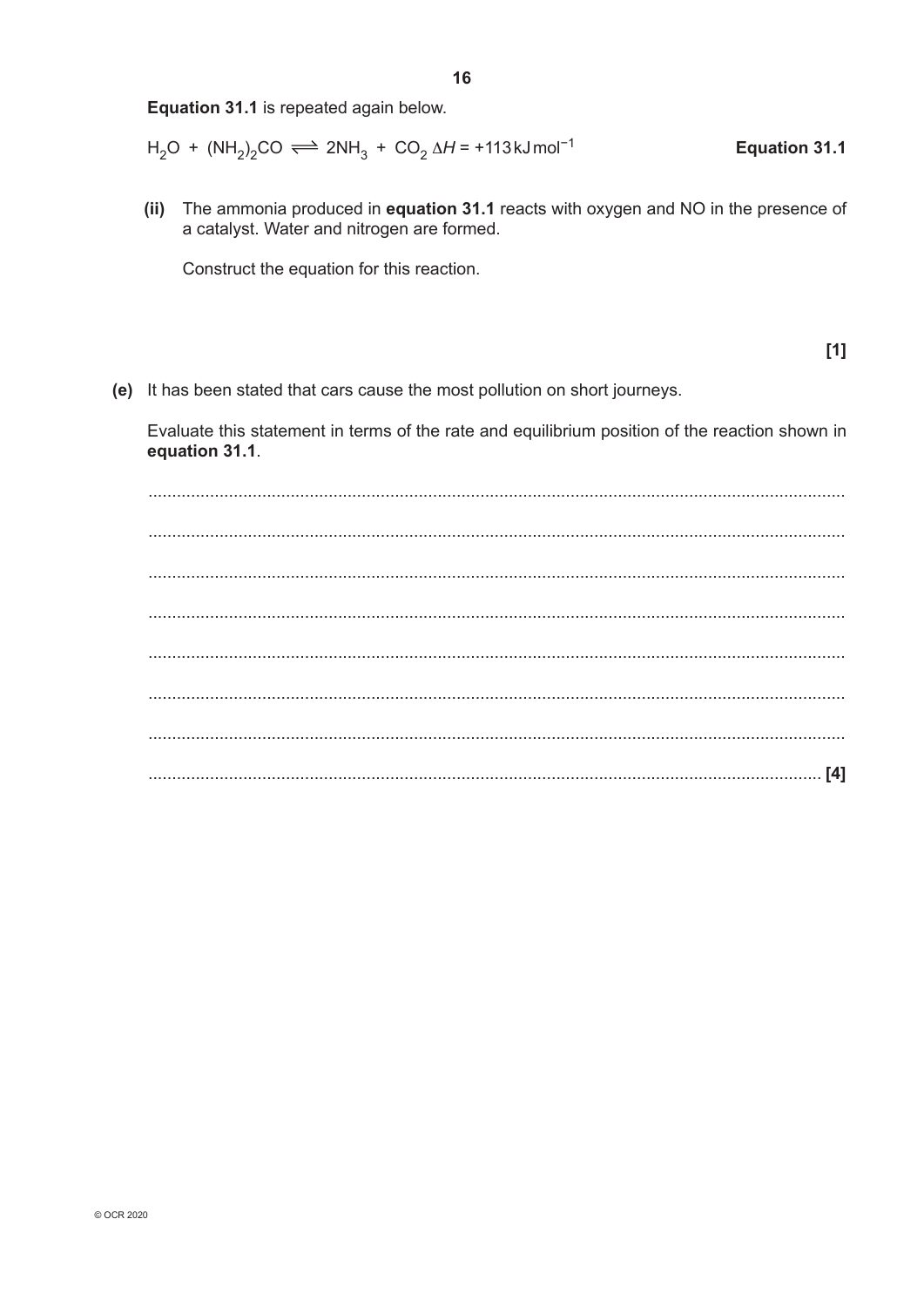**(f)** The urea used in the exhaust system is manufactured from ammonia and carbon dioxide. The production of ammonia is given by **equation 31.2**.

 $N_2(g) + 3H_2(g) \rightleftharpoons 2NH_3(g)$  **Equation 31.2** 

In an experiment 5.0 moles of nitrogen and 12.0 moles of hydrogen are allowed to reach equilibrium in a 1.0 dm<sup>3</sup> container.

When analysing the equilibrium mixture, it was found that 6.0 moles of ammonia have been formed.

Calculate the concentrations of each gas at equilibrium and find the equilibrium constant for the equilibrium in **equation 31.2** under these conditions.

Include the units in your answer.

*K*c = ................................. units ...................... **[4]**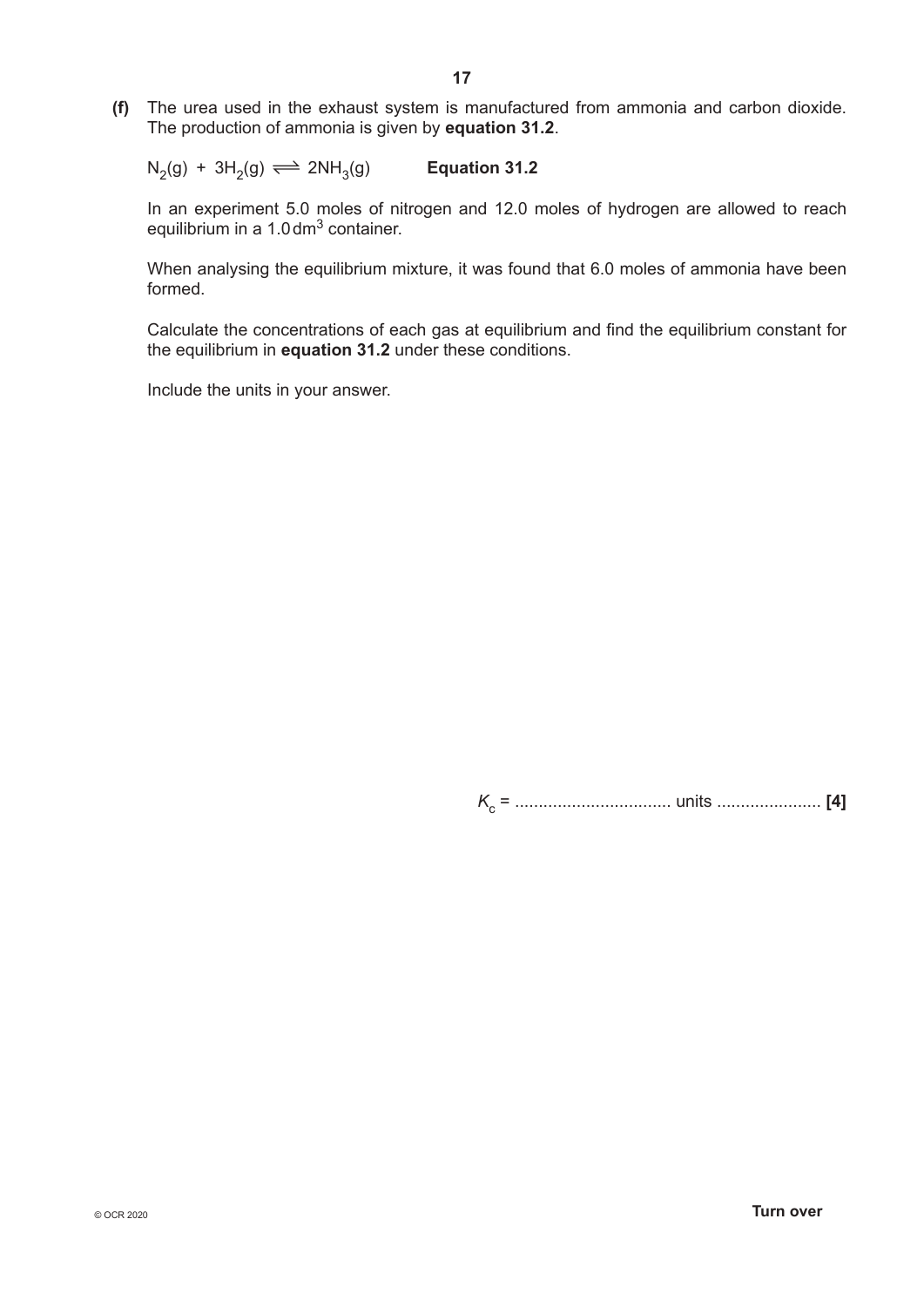Many of the industries using chlorine and bromine as raw materials are located nearby. This avoids transporting these substances over long distances.

**(a)** Give **one** hazard of transporting chlorine or bromine.

................................................................................................................................................... .............................................................................................................................................. **[1]**

**(b)** The concentration of bromide ions in water from the Dead Sea is 5gdm−3.

Calculate the number of bromide **ions** in 1cm3 of Dead Sea water.

Give your answer to an **appropriate** number of significant figures.

number of bromide ions = .......................................................... **[3]**

- **(c)** Chlorine is obtained by electrolysis. The chlorine is then used to obtain bromine from the bromide ions in the Dead Sea.  **(i)** Describe what is seen when chlorine is added to a solution of bromide ions.
	- ...................................................................................................................................... **[1]**
	- **(ii)** Give an ionic equation for the reaction that takes place.

**[1] (iii)** Explain, in terms of electrons, why the reaction takes place. ........................................................................................................................................... ...................................................................................................................................... **[1]**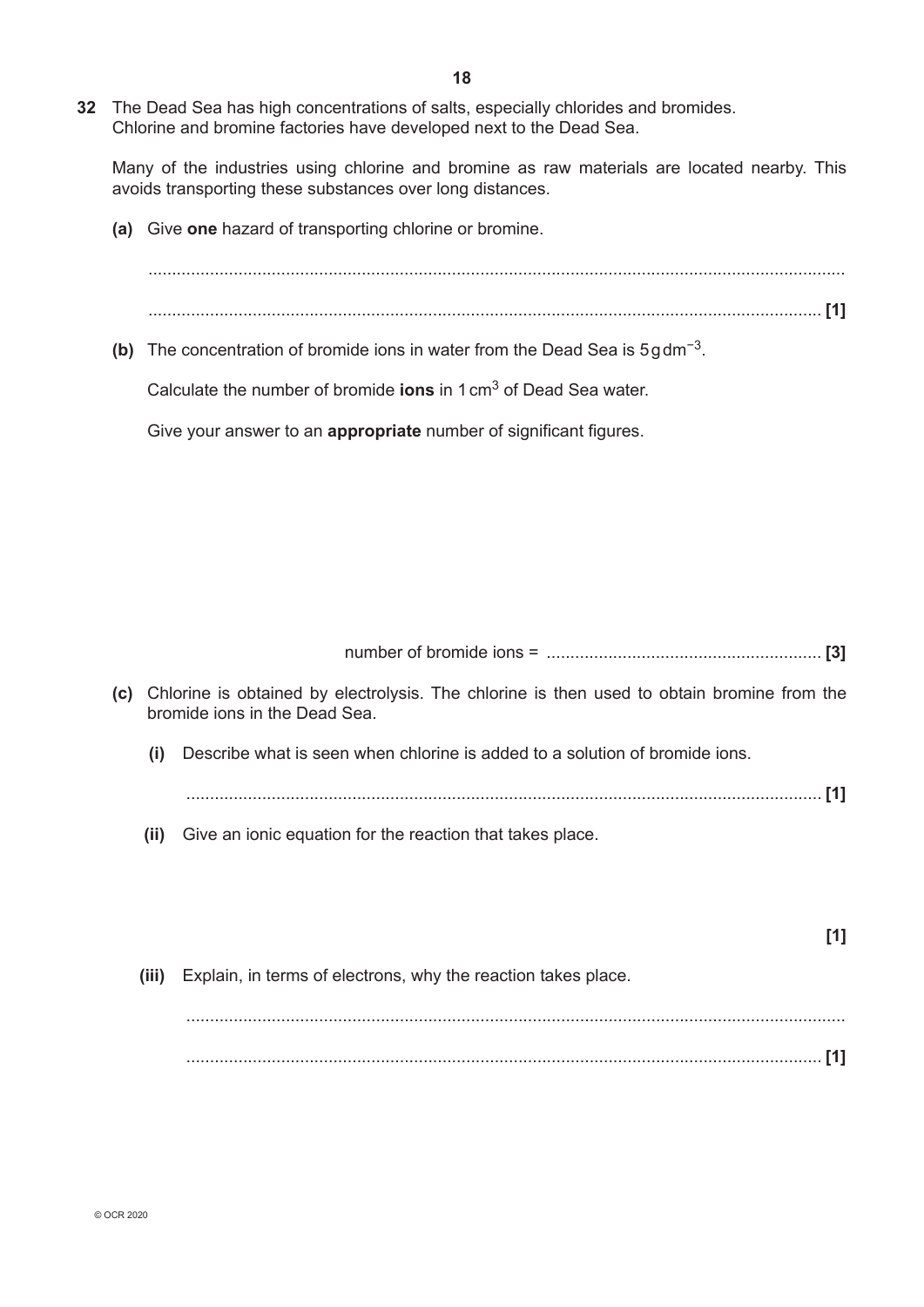**(iv)** The density of Dead Sea water is 1.24kgdm−3. The concentration of chloride ions is 208gdm−3.

> Calculate the volume of chlorine (in dm3 at RTP) that is obtained by electrolysing 1.00 tonne of the water.

Give your answer in **standard form**.

volume of chlorine = .................................................. dm3 **[4]**

**(d)** Hydrogen chloride can be prepared by the action of concentrated sulfuric acid on sodium chloride.

 $NaCl + H_2SO_4 \rightarrow NaHSO_4 + HCl$ 

 **(i)** Explain why hydrogen chloride is a gas at room temperature.

........................................................................................................................................... ...................................................................................................................................... **[1]**

 **(ii)** Write an equation to show why hydrogen chloride dissolves in water to form an acidic solution.

**[1]**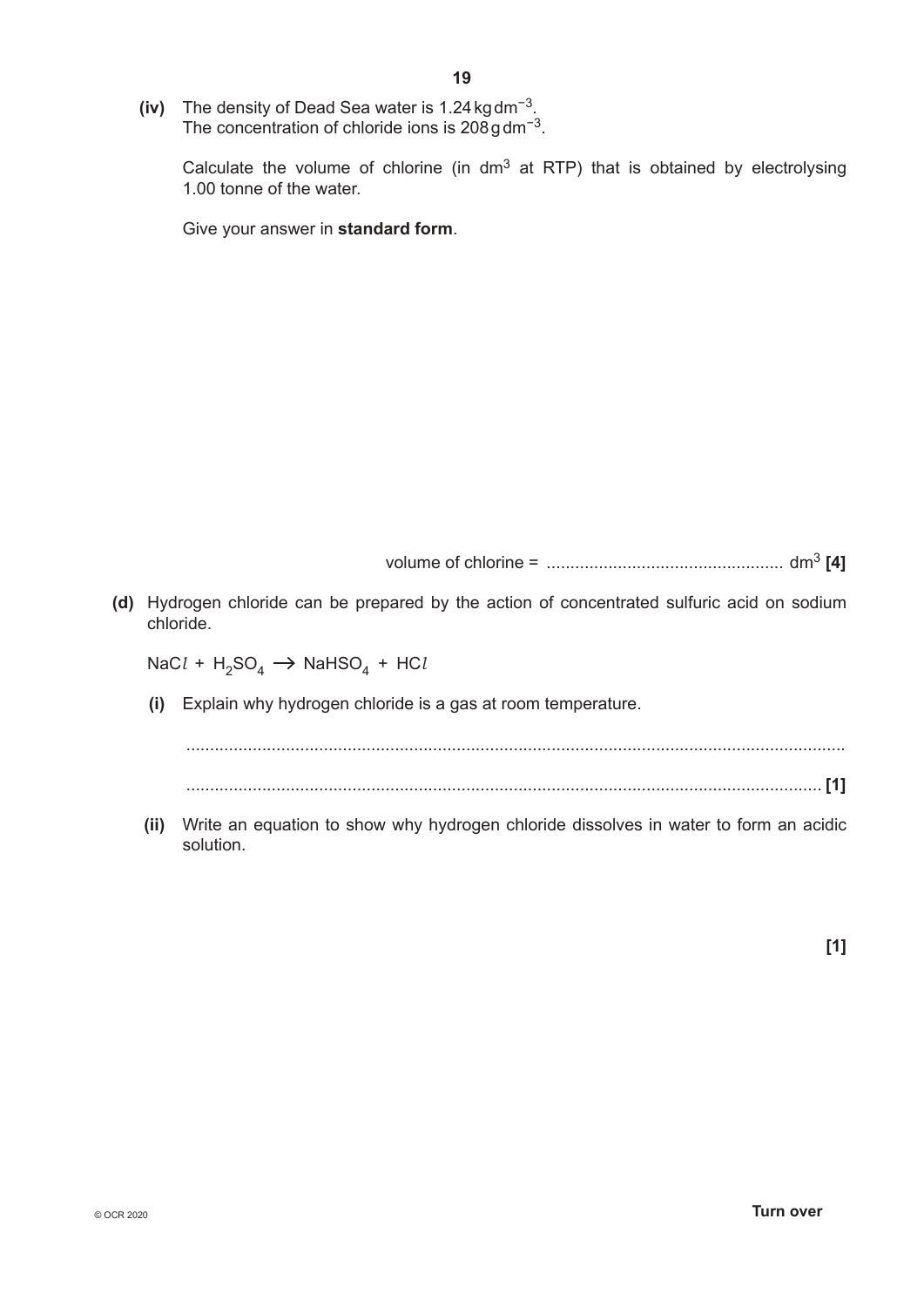- **(e)** If the concentrated sulfuric acid is added to sodium bromide, some of the hydrogen bromide produced reacts with sulfuric acid to form sulfur dioxide and bromine.
	- **(i)** Complete the oxidation states of Br and S in the table.

|                       | <b>HBr</b> | $H_2SO_A$ | Br. | SO. |
|-----------------------|------------|-----------|-----|-----|
| Oxidation state of Br |            |           |     |     |
| Oxidation state of S  |            |           |     |     |

**[2]**

 **(ii)** Construct an equation for the reaction of concentrated sulfuric acid with hydrogen bromide.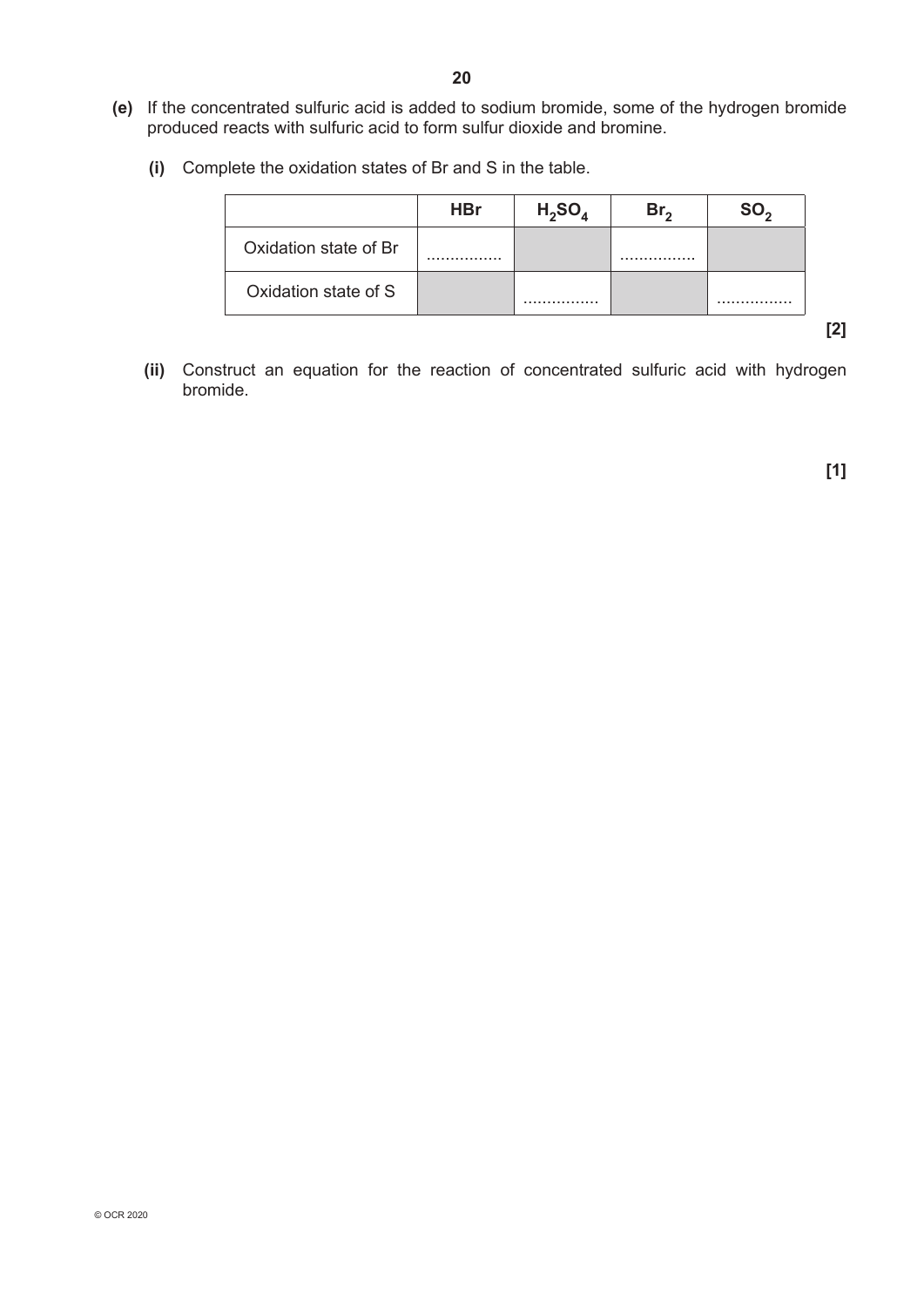**21 BLANK PAGE**

## **PLEASE DO NOT WRITE ON THIS PAGE**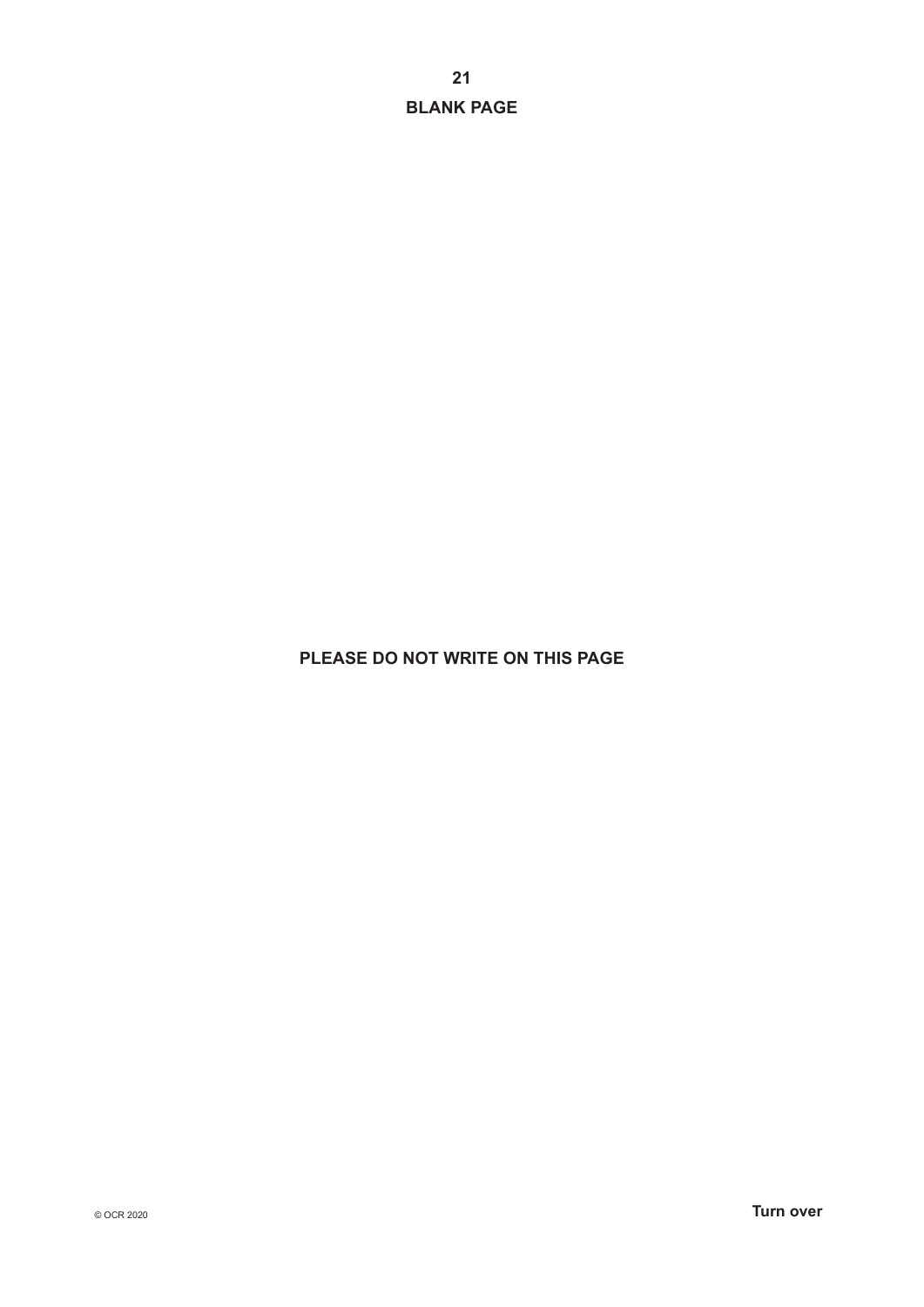**33** Chloroethene is made in an industrial cracking reaction and is the monomer for making poly(chloroethene).

Chloroethene can be made from ethene in two steps:

**Step 1** is the formation of C*lCH<sub>2</sub>CH<sub>2</sub>Cl* from ethene.

**Step 2** is thermal cracking of C*lCH*<sub>2</sub>CH<sub>2</sub>Cl to eliminate HCl.

C*l*CH2CH2C*l* CH2=CHC*l* + HC*l* chloroethene

**(a)** Give the **repeat unit** of poly(chloroethene) and the **type of polymerisation** taking place when it is formed from chloroethene.

**(b)** The HCl produced in step 2 can be used to make more  $CH_2=CHCl$  by direct reaction with ethyne, HC≡CH.

Suggest the mechanism for the reaction of HC*l* with ethyne. Show dipoles and curly arrows.

**[2]**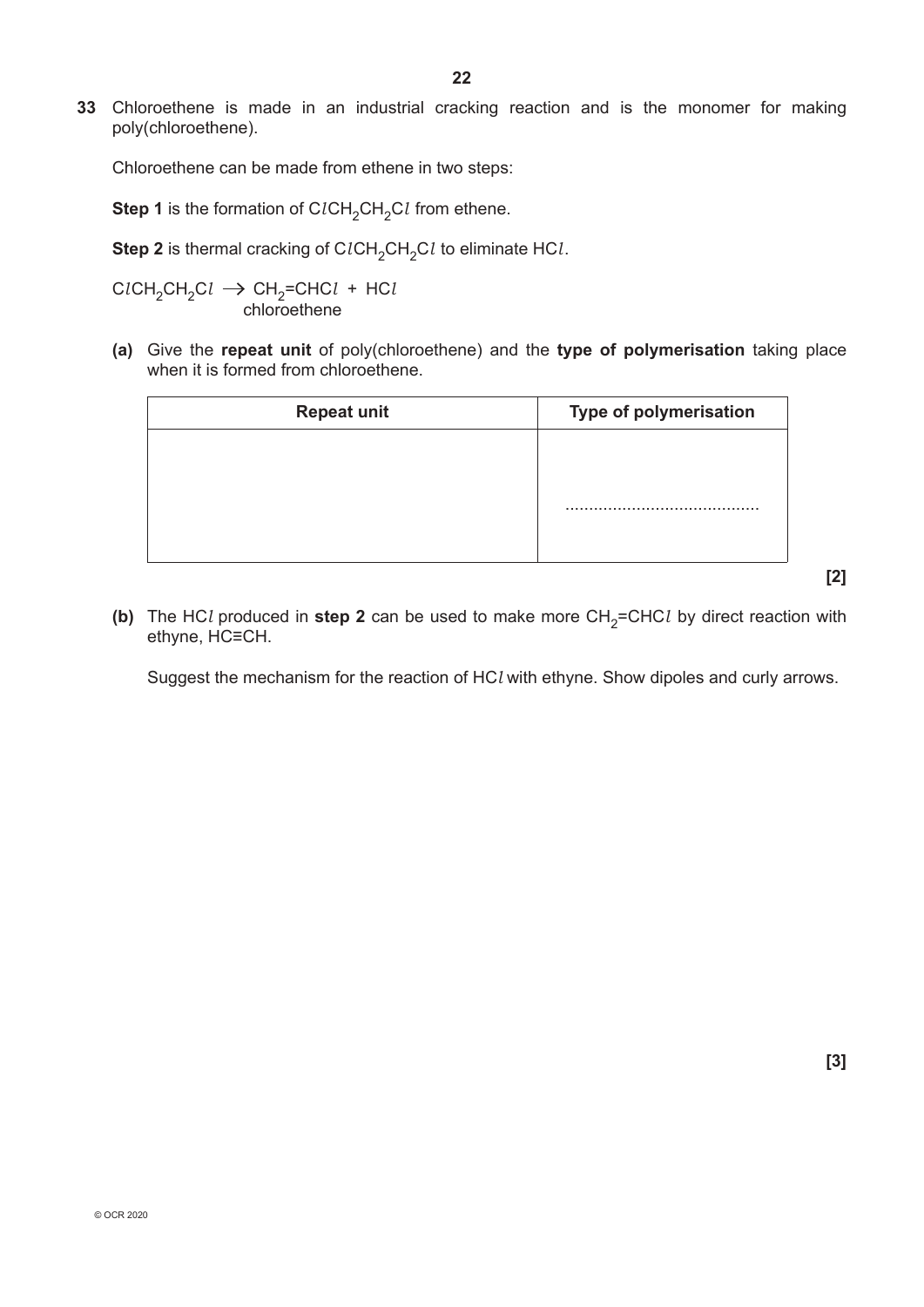- **(c)** The CICH<sub>2</sub>CH<sub>2</sub>Cl produced in step 1 can also be used to make other substances.
	- **(i)** Give the systematic name for  $CICH_2CH_2Cl$ .
		- ...................................................................................................................................... **[1]**
	- (ii) ClCH<sub>2</sub>CH<sub>2</sub>Cl can be converted to HOCH<sub>2</sub>CH<sub>2</sub>OH by refluxing with sodium hydroxide solution.

Name the mechanism for this reaction.

...................................................................................................................................... **[1]**

**(iii)** The HOCH<sub>2</sub>CH<sub>2</sub>OH and a dicarboxylic acid are reacted together to make another polymer.

Complete the equation for the reaction below.

Show one repeat unit of the polymer.

O  $HC$  $-c \n\searrow 0$ OH  $HOCH_2CH_2OH + \searrow C \longrightarrow (C \longrightarrow C$ 

**[2]**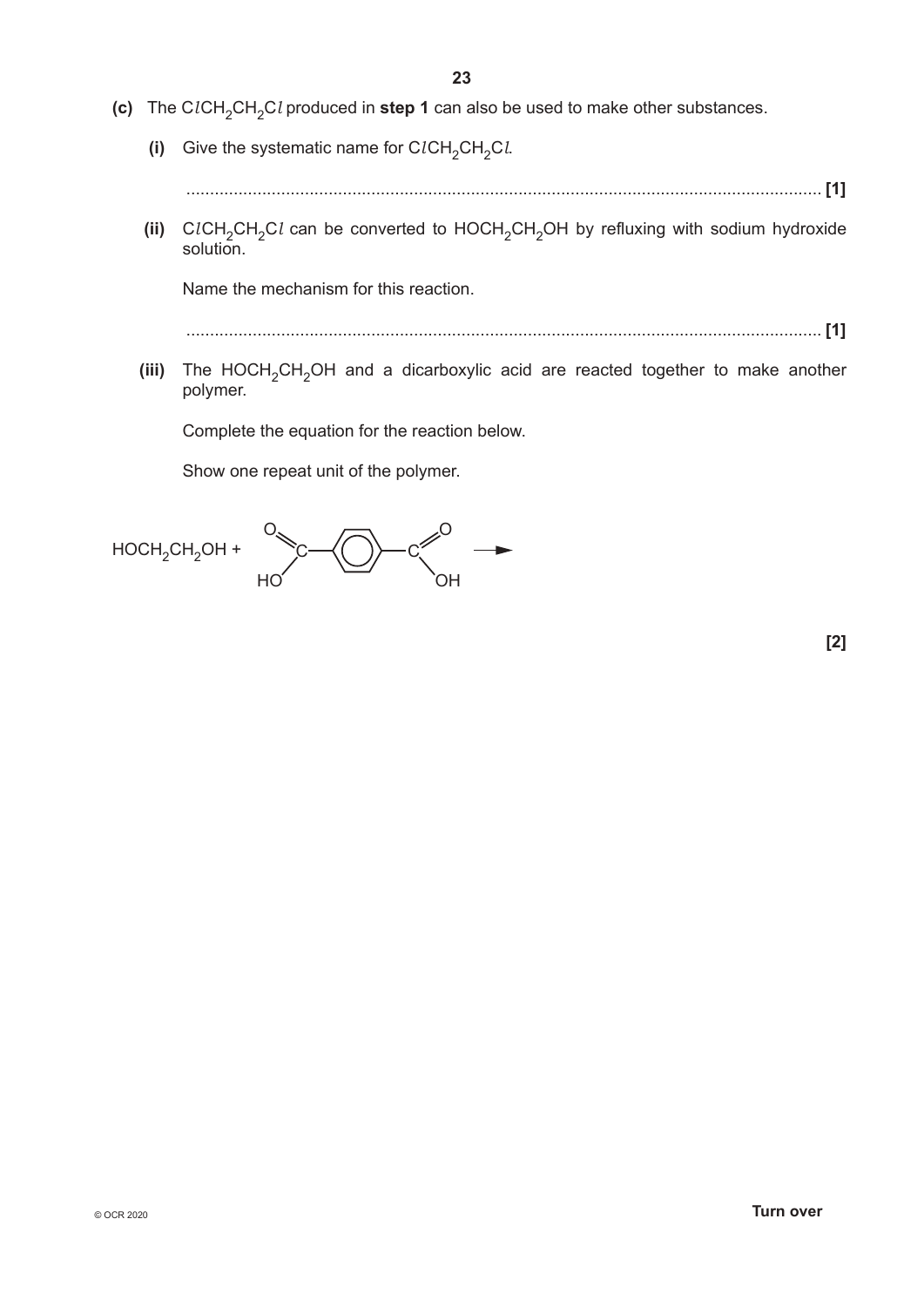**(d)\*** Propene is also produced by a cracking reaction.

Propene can be reacted with benzene in the presence of oxygen to produce two useful products, **A** and **B**.

A student did some tests on the products and recorded their observations below. The student also obtained data about each product.

Student's tests on **Product A**:

| Test                                     | <b>Observations</b>    |
|------------------------------------------|------------------------|
| Add a drop of universal indicator.       | orange colour produced |
| Add sodium carbonate solution.           | no effervescence       |
| Add neutral iron(III) chloride solution. | purple colour seen     |

The mass spectrum of **Product A**:



## Student's tests on **Product B**:

| Test                                        | <b>Observations</b>               |
|---------------------------------------------|-----------------------------------|
| Add a drop of universal indicator.          | stays green                       |
| Test with Tollens' reagent.                 | no change seen                    |
| React with NaBH <sub><math>4</math></sub> . | <b>B</b> is reduced to an alcohol |

## Composition of **Product B**:

| <b>Element</b>            |     |  |
|---------------------------|-----|--|
| <b>Percentage by mass</b> | 0.3 |  |

**You may do working on this page but it will not be marked.**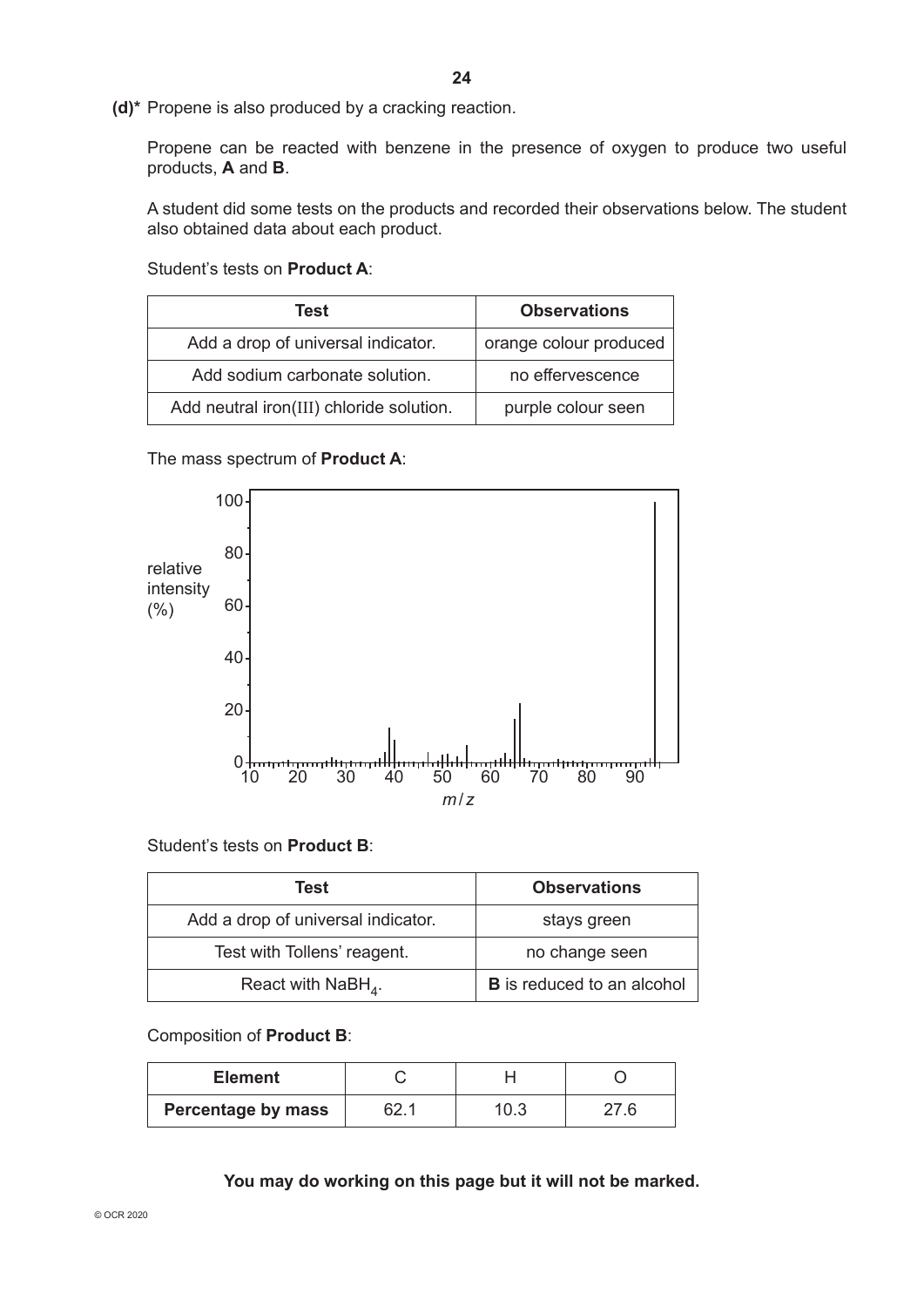Identify products A and B giving evidence from the student's observations and the data provided.  $[6]$ 

| Additional answer space if required |
|-------------------------------------|
|                                     |
|                                     |
|                                     |
|                                     |
|                                     |
|                                     |
|                                     |
|                                     |
|                                     |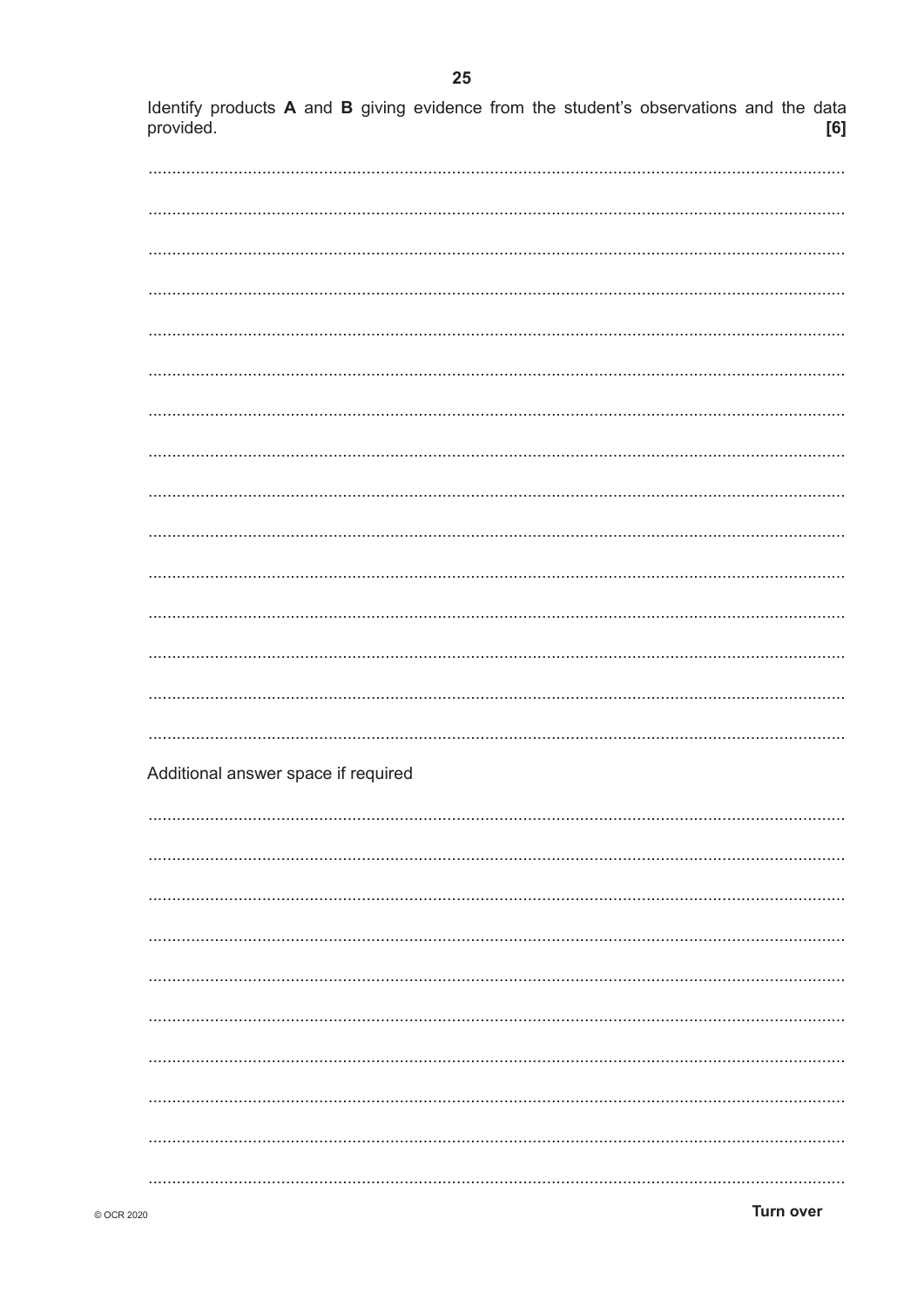**34** Some students want to synthesise dyes that will bind well to wool fibres.

They read that they can make coloured molecules using coupling reactions between phenols and diazonium ions.

**(a)** The students synthesise **dye C**, shown below, in two steps.

Complete the reaction sequence by filling in the boxes.

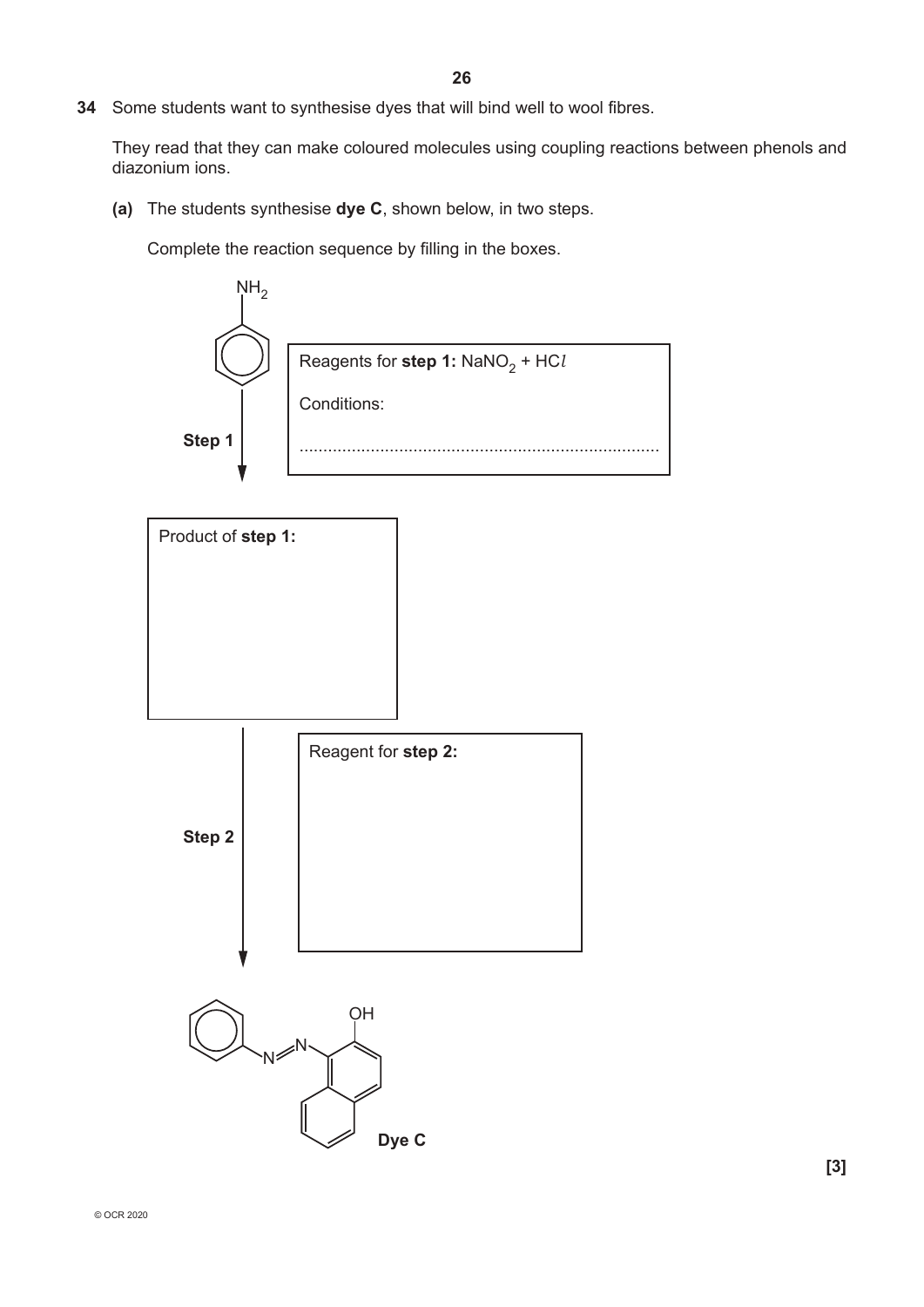(b) Dye C can be modified to form the more useful dye D, shown below.



Suggest a reagent and the conditions that would turn dye C into dye D.  $(i)$ 

(ii) Comment on the solubility of the two dyes in water. In your answer consider intermolecular bonds and their relative strengths.  $[4]$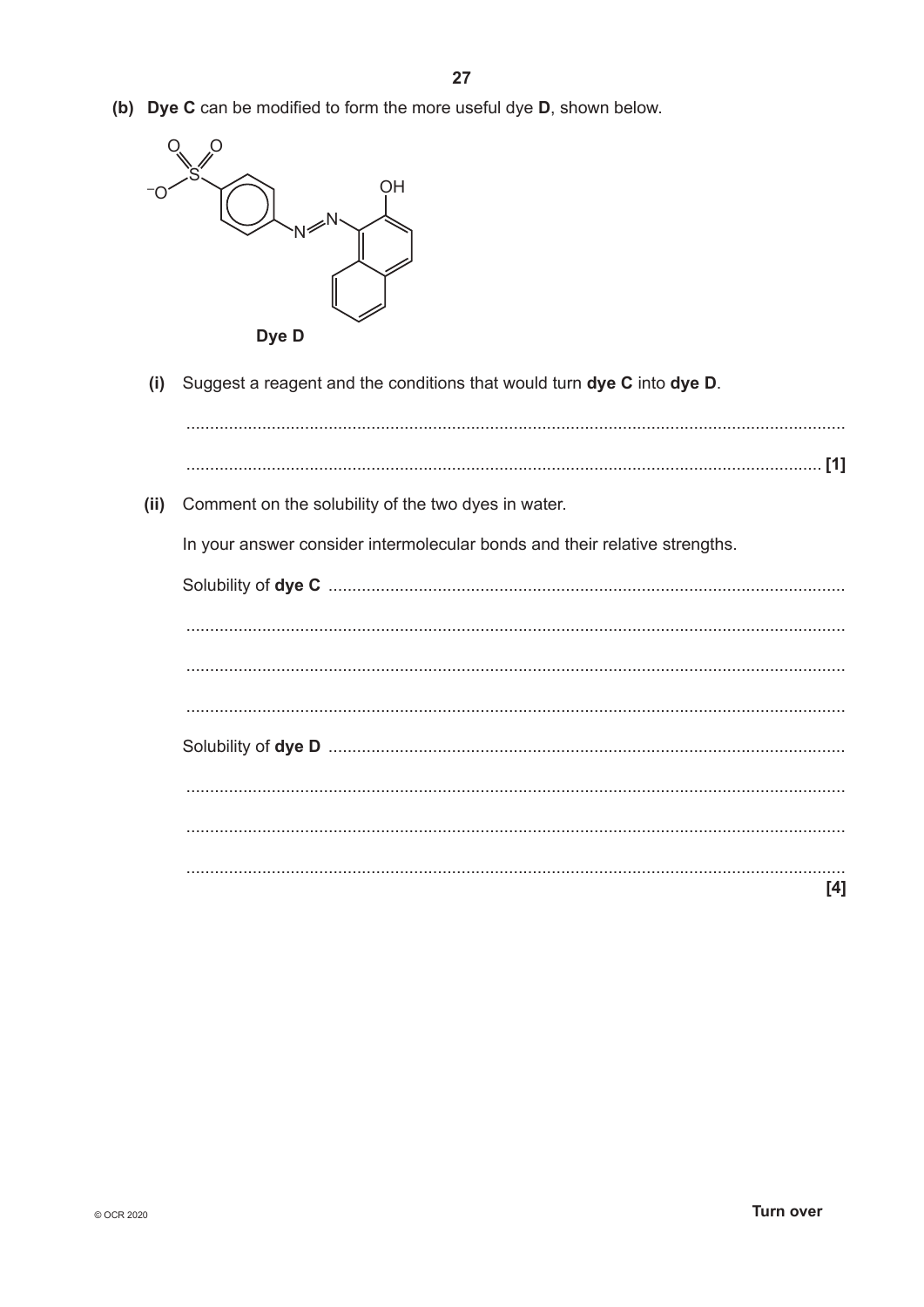Dye C and dye D are repeated again below.



- (c) Dye C has an orange colour.
	- Explain why dye C absorbs visible light.  $(i)$

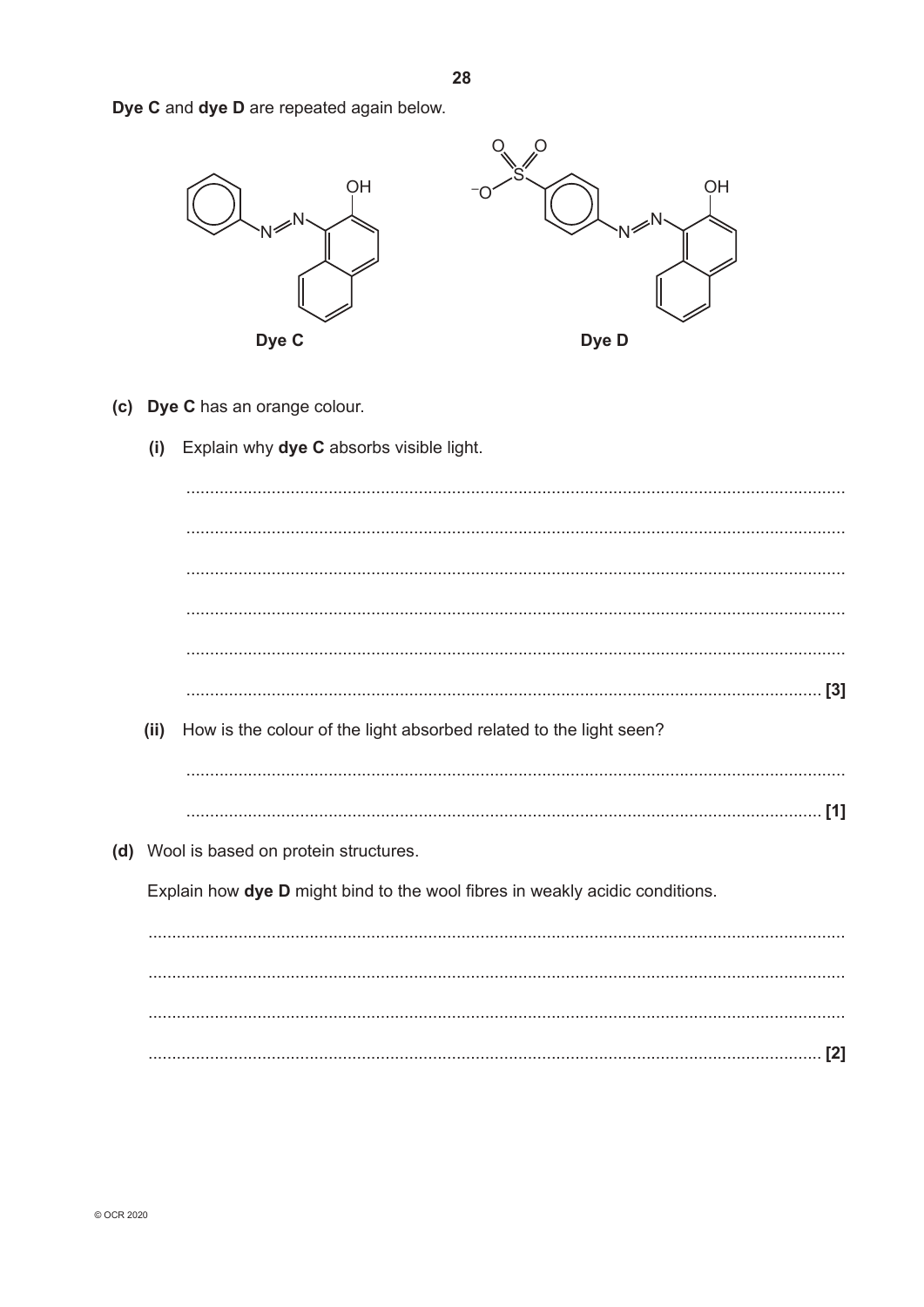(e)\* The students have some wool samples that they have dyed. They want to find out how much of the dye washes out of the wool at different temperatures. They decide to use colorimetry.

Describe a suitable method for this experiment. Include the control variables in your answer.  $[6]$ 

 $\frac{1}{2}$  . The contract of the contract of the contract of the contract of the contract of the contract of the contract of the contract of the contract of the contract of the contract of the contract of the contract of t Additional answer space if required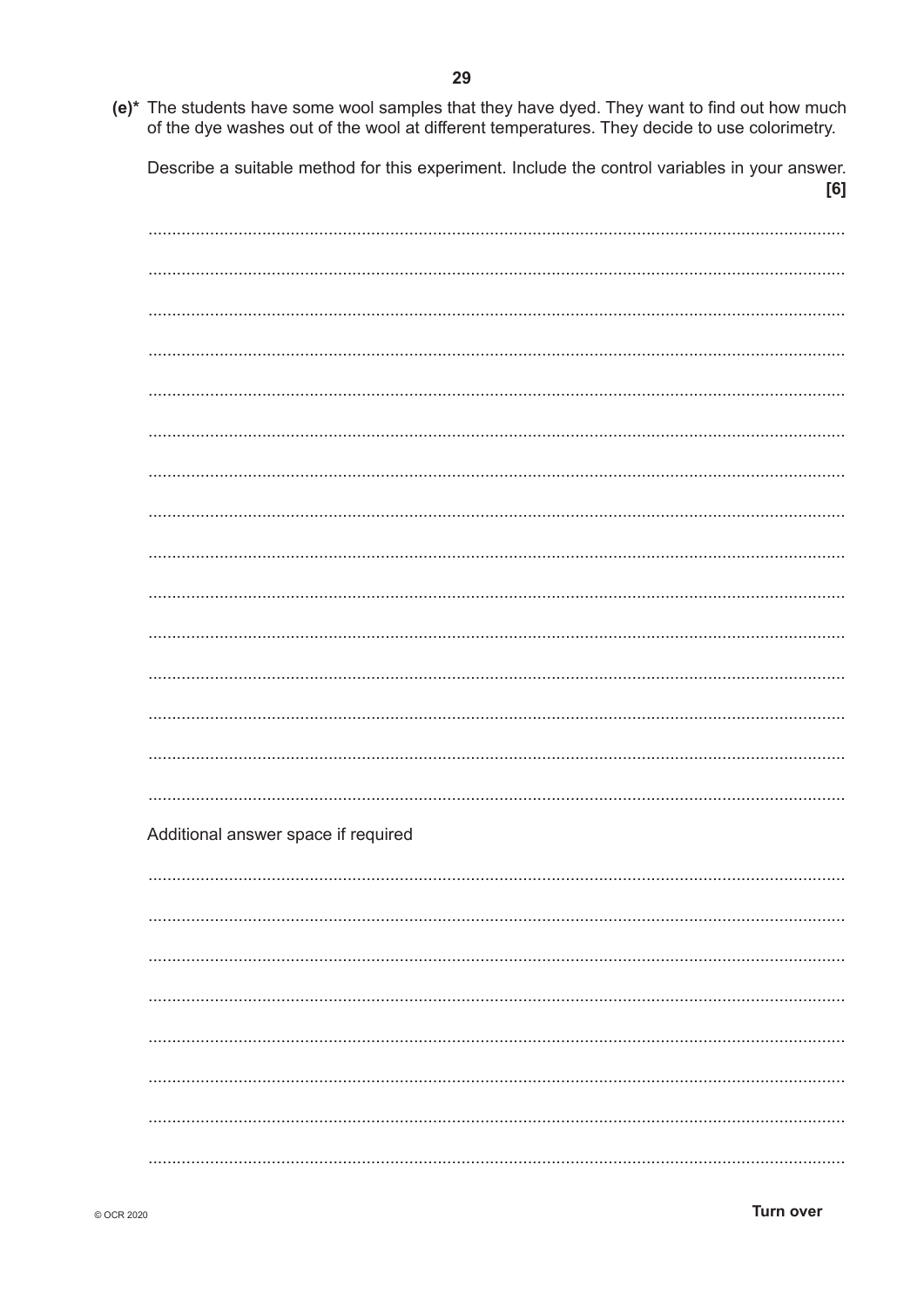**35** Some students want to find the concentration of chloride ions in seawater. They look up a method in a textbook.

They dilute the seawater and then titrate with standard silver nitrate,  $AgNO<sub>3</sub>$ , solution.

- **(a) (i)** Describe what is observed when silver nitrate is added to the seawater.
	- ...................................................................................................................................... **[1]**
	- **(ii)** Give an ionic equation for the reaction, including state symbols.

**[1]**

**(b)** The students first dilute the seawater by pipetting 20.0cm3 of seawater into a 100cm3 volumetric flask and making up to the mark with deionised water.

25.0cm3 of the diluted seawater solution required 26.50cm3 0.100moldm−3 silver nitrate solution.

Calculate the concentration of chloride ions in the undiluted seawater.

concentration of chloride ions in seawater = .......................................... moldm−3 **[3]**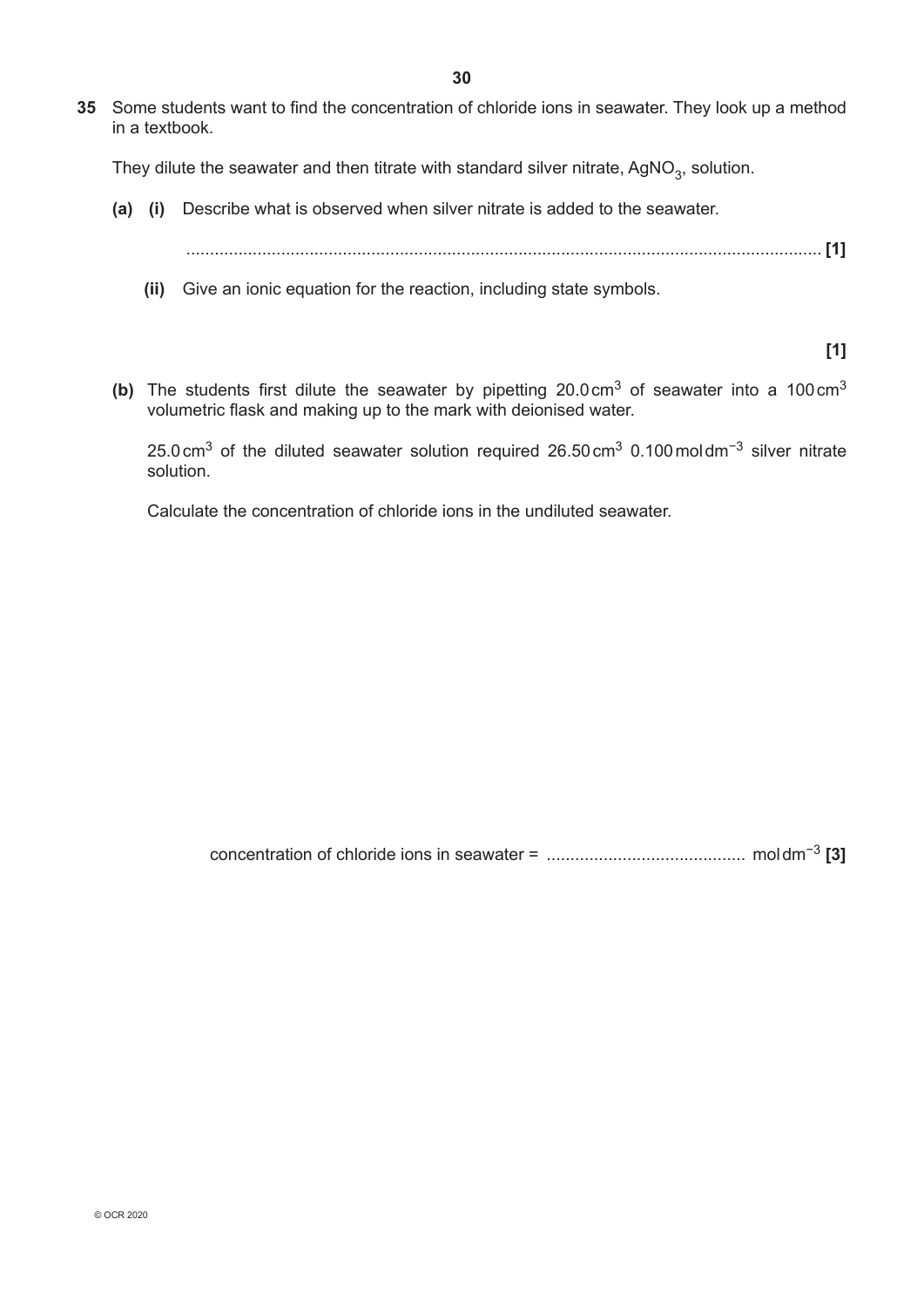(c)  $1.0 \text{ cm}^3$  0.25 moldm<sup>-3</sup> potassium chromate(VI),  $K_2$ CrO<sub>4</sub>, is added as an indicator.

At the end-point, all the silver chloride has been precipitated in the 52.5 cm<sup>3</sup> solution. A slight excess of silver ions causes a red-brown precipitate of silver chromate(VI) to form.

 $2Ag^+(aq) + CrO_4^{2-}(aq) \rightarrow Ag_2CrO_4(s)$ 

 **(i)** The solubility product of silver chloride is:

 $K_{\rm sp}$  = 2.0 × 10<sup>-10</sup> mol<sup>2</sup> dm<sup>-6</sup>

Use this value to explain why  $[Ag^+] = 1.41 \times 10^{-5}$  moldm<sup>-3</sup> at the end-point.

........................................................................................................................................... ...................................................................................................................................... **[2]**

 **(ii)** The solubility product of silver chromate(VI) is:

 $K_{\rm sp}^{}$  = [Ag<sup>+</sup>] $^2$  [CrO $_4^{2}$ −] = 3.0 × 10<sup>−12</sup> mol<sup>3</sup> dm<sup>−9</sup>

Perform a calculation to show whether a precipitate of silver chromate(VI) would form before all the Cl<sup>-</sup> ions have reacted with the Ag<sup>+</sup> ions.

#### **END OF QUESTION PAPER**